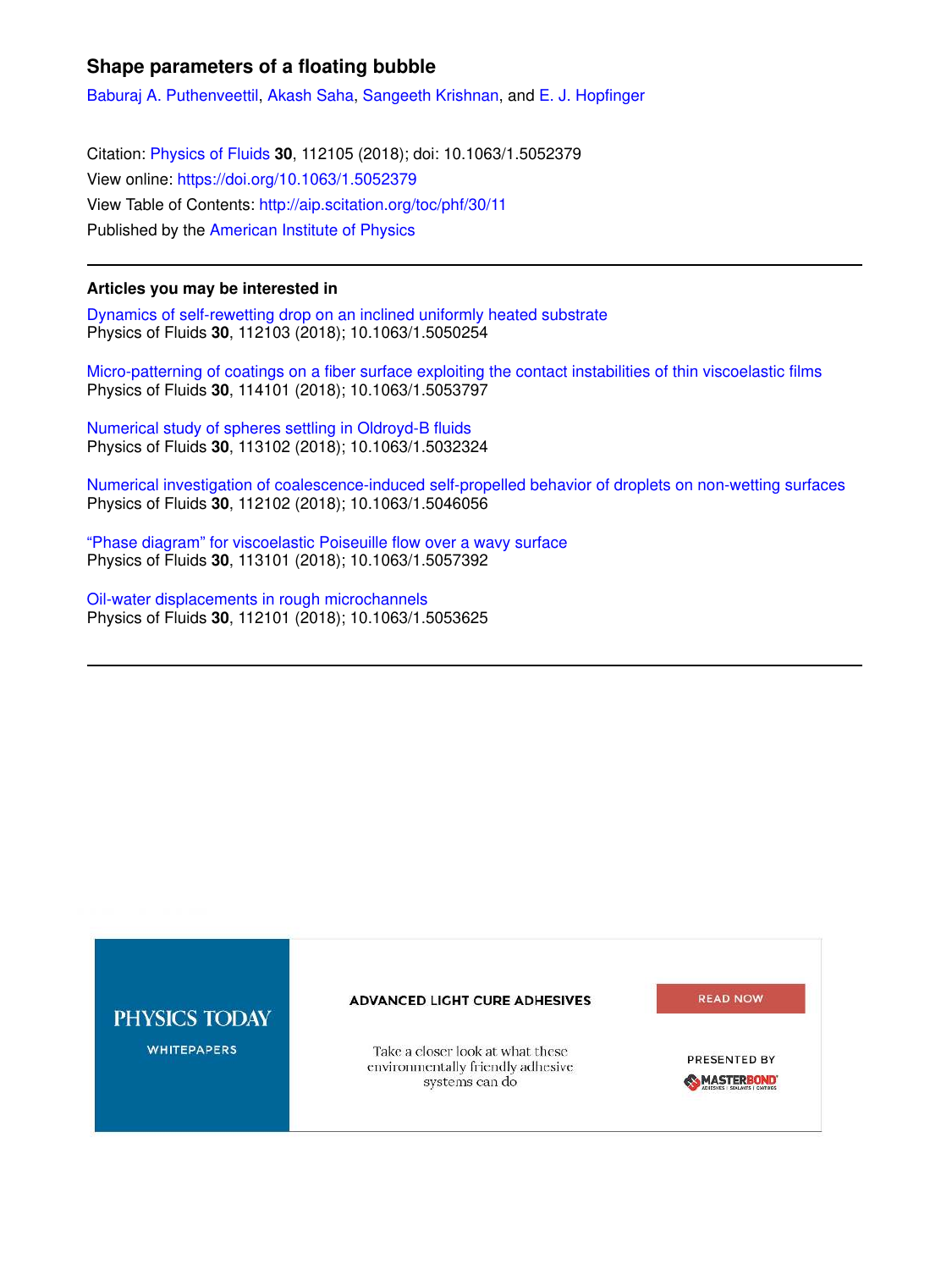

# **Shape parameters of a floating bubble**

Baburaj A. Puthenveettil,<sup>1</sup> Akash Saha,<sup>2</sup> Sangeeth Krishnan,<sup>1,a)</sup> and E. J. Hopfinger<sup>3</sup> *Department of Applied Mechanics, Indian Institute of Technology Madras, Chennai 600036, India Department of Mechanical Engineering, Jadavpur University, Jadavpur, Kolkata 700032, India LEGI-CNRS-UGA, BP 53, 38041 Grenoble Cedex 9, France*

(Received 17 August 2018; accepted 30 October 2018; published online 26 November 2018)

For a floating bubble, in the range of Bond numbers based on an equivalent spherical radius, 0 < *Bo<sup>e</sup>* < 1, we present analytical expressions for various shape parameters of the bubble as functions of *Boe*. Expressions are obtained for the radius of the rim  $R_r$ , the radius of the thin film cap  $R_c$ , the height of the top of the cap from the rim *hcap*, the height of the rim above the free surface *h<sup>r</sup>* , and the depth of the bubble cavity from the free surface *Zc*. To obtain these expressions, we solve equations formulated in terms of these shape parameters for the meniscus outside the bubble, the force balance of the bubble, the pressure balance at the centre line of the bubble, and geometrical constraints, after neglecting the deformation of the bubble cavity for *Bo<sup>e</sup>* < 1. The obtained expressions are shown to match well with our experimental measurements of the shape of the bubble. In addition to these expressions, we also present simpler approximations that can be used accurately as scaling laws for these shape parameters up to *Bo<sup>e</sup>* < 0.5. *Published by AIP Publishing.* https://doi.org/10.1063/1.5052379

### **I. INTRODUCTION**

Many of the dynamic phenomena involving bubbles floating at liquid-gas interfaces are critically dependent on the static shape of these floating bubbles. These dynamic phenomena include collapse and ensuing jetting, <sup>1–4</sup> aerosol formation from the bubble cap,<sup>5</sup> coalescence of multiple bubbles,<sup>6</sup> the approach of the bubbles close to a solid surface,  $7-9$  and film draining at the free surface (FS) in foams. $10,11$  Scaling laws of these phenomena have been limited due to the non-availability of the dependence of the parameters of the static shape of the bubble on gravity and surface tension. In this paper, by using equations of force balance and geometric constraints, formulated in terms of the shape parameters, we obtain expressions for these shape parameters of floating bubbles, which are shown to be valid till gravitational forces start to substantially deform the bubble cavity.

### **A. Background**

The shape of a static bubble floating at a liquid-gas interface is made up of the shape of its three interfaces, namely, the thin film cap at the top of the bubble, the meniscus of the liquid around the bubble that rises above the liquid surface, and the bubble cavity that is submerged within the liquid, as shown in Fig.  $1(c)$ . The thin film cap is spherical with a radius *Rc*, if the weight of the film is negligible and the cap has the same density gas on either of its sides; the equilibrium pressure balance then results in  $p_i = p_o + 4\sigma/R_c$ , where  $p_i$  and  $p_o$ are the internal and external gas pressures, respectively, and  $\sigma$ is the liquid-gas interfacial tension. Neglecting the density of the gas, the shape of the meniscus of the liquid is determined by  $\rho g(z - Z_c) = \sigma(1/R_1 + 1/R_2)$ , where  $R_1$  and  $R_2$  are the principal radii of curvatures at the point with co-ordinates (*r*, *z*)

However, in the study of dynamic phenomena associated with floating bubbles, to obtain scaling laws, it is not the complete shape of the bubbles that is needed but expressions for the important parameters that define the shape of such bubbles. For example, the velocity of jet that is ejected at the end of the collapse of a floating bubble, normalized by the capillary velocity, scales as the dimensionless depth of the cavity  $Z_c^+ = Z_c/R_e$ , where  $R_e$  is the equivalent spherical radius of the bubble. $1,18$  The amount of aerosols generated in this process is determined by the mass of the thin film cap  $2\pi R_c h_{cap} t_c \rho$ , where, as shown in Fig. 1(e), *hcap* is the height of the top of the thin film cap above the circle at which the three interfaces join, which we refer to as the rim [see Fig.  $1(c)$ ] and  $t_c$  is the thickness of the thin film cap. $5$  The force of attraction along the interface felt by a bubble floating close to another bubble is  $\pi R \sigma \tilde{R}_r^2 \sin \phi_r$ , where *R* is the radius of the bubble cavity,  $\tilde{R}_r = R_r/R$  is the dimensionless radius of the rim  $R_r$  [see Fig.  $1(e)$ ], and  $\phi_r$  is the inclination angle with the horizontal of the tangent to the free surface at the rim. Hereinafter, all superscripts ∼ denote normalization with *R*, the radius of the bubble cavity, while superscripts <sup>+</sup> indicate normalization with

on the meniscus, with the origin at the bottom of the bubble cavity,  $Z_c$  is the depth of the cavity bottom from the free surface, as shown in Fig. 1(e),  $\rho$  is the density of the liquid, and *g* is the acceleration due to gravity. The bubble cavity shape is decided by the pressure balance at any point (*r*, *z*) on the cavity surface given by  $\rho g(Z_c - z) = \sigma(1/R_1 + 1/R_2)$ . Replacing the principal curvatures in terms of  $r$  and  $\phi$ , the angle that the tangent to the surface at the point  $(r, z)$  makes with the horizontal, a set of two differential equations in terms of *r* and  $\phi$  are obtained for the meniscus and the cavity surface. Even though no analytical solutions of these equations are available, they have been solved numerically using appropriate boundary conditions<sup>5,12–17</sup> to obtain the complete shape of a floating bubble and its associated meniscus.

a)Present address: ICTS-TIFR, Bengaluru, India.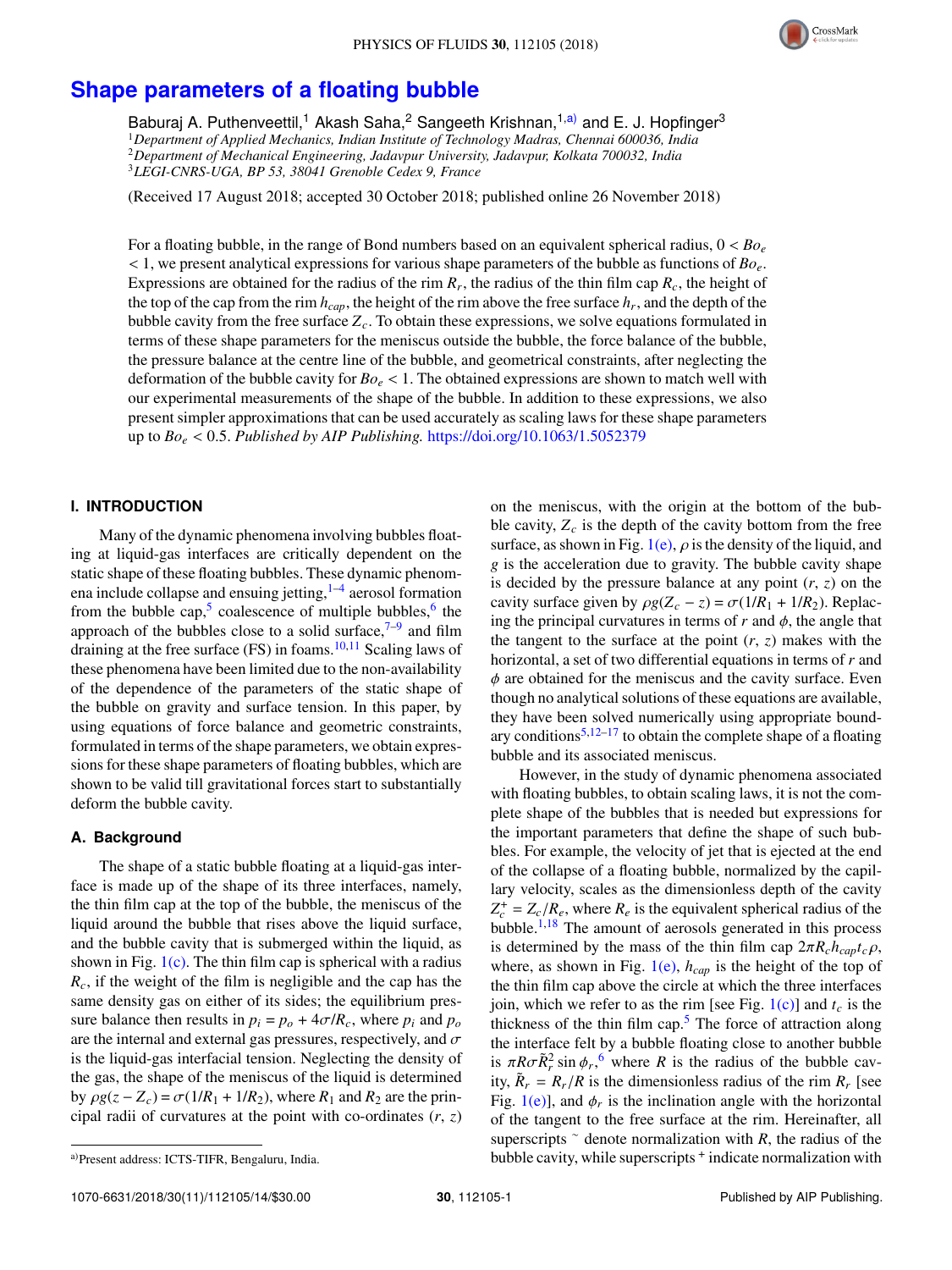

 $(a)$ 



 $(c)$ 



 $(d)$ 



FIG. 1. [(a)–(d)] Side views of floating air bubbles at different Bond numbers. (a)  $R_e = 0.175$  mm,  $Bo_e = 0.004$ ; (b)  $R_e = 0.47$  mm,  $Bo_e = 0.03$ ; (c)  $R_e = 1.99$  mm,  $Bo_e = 0.5$ ; (d)  $R_e = 3.61$  mm,  $Bo_e = 2.46$ ; (e) schematic of a floating bubble with the present notation  $h_c = h_{cap} + h_r$ .

*Re*, the equivalent spherical radius of the bubble. The approach of a bubble close to a horizontal solid surface is related to how fast the horizontal film, of area  $\pi R_r^2$ , between the bubble and the solid surface drains.<sup>7,8</sup> The thickness of the thin film during its draining at a free surface is related to the surface area of the thin film cap  $2\pi R_c h_{cap}$ .<sup>10</sup> The relations for all of these important dynamic phenomena associated with floating bubbles have shape parameters of the static bubbles floating at the interface, namely,  $R_c$ ,  $R_r$ ,  $h_{cap}$ , and  $Z_c$ , in them; closed form expressions for these would help in obtaining scaling laws for these dynamic phenomena.

#### **B. The** *Bo* <sup>≪</sup> **1 limit**

These shape parameters are functions of *Bo* since the shape of a floating bubble depends on its Bond number  $Bo = \rho g R^2 / \sigma$ , as could be seen in Figs. 1(a)–1(d). Simple relations for these parameters in the limit of *Bo* ≪ 1 have been

obtained,5,6,14,17,19 with the large *Bo* limit explored recently.<sup>20</sup> The two interfaces in the cap implies that  $p_i - p_o = 4\sigma/R_c$ . The pressure at the bottom of the bubble cavity in the liquid  $p_b = p_o + \rho g Z_c$  due to the static pressure balance in the liquid. After neglecting the density of gas compared to that of the liquid, the pressure inside the bubble cavity at its bottom  $p_i - p_b = 2\sigma/R$  due to a single interface at the bottom of the cavity. These equations can then be combined to obtain

$$
Bo\tilde{Z}_c = \left(\frac{4}{\tilde{R}_c} - 2\right),\tag{1}
$$

where  $\tilde{Z}_c = Z_c/R$  is the dimensionless cavity depth and  $\tilde{R}_c = R_c/R$  is the dimensionless cap radius. In the limit of *Bo* ≪ 1, since the curvatures become quite large compared to the cavity depth for small bubbles,  $(1)$  becomes<sup>19</sup>

$$
\tilde{R}_c = 2, \tag{2}
$$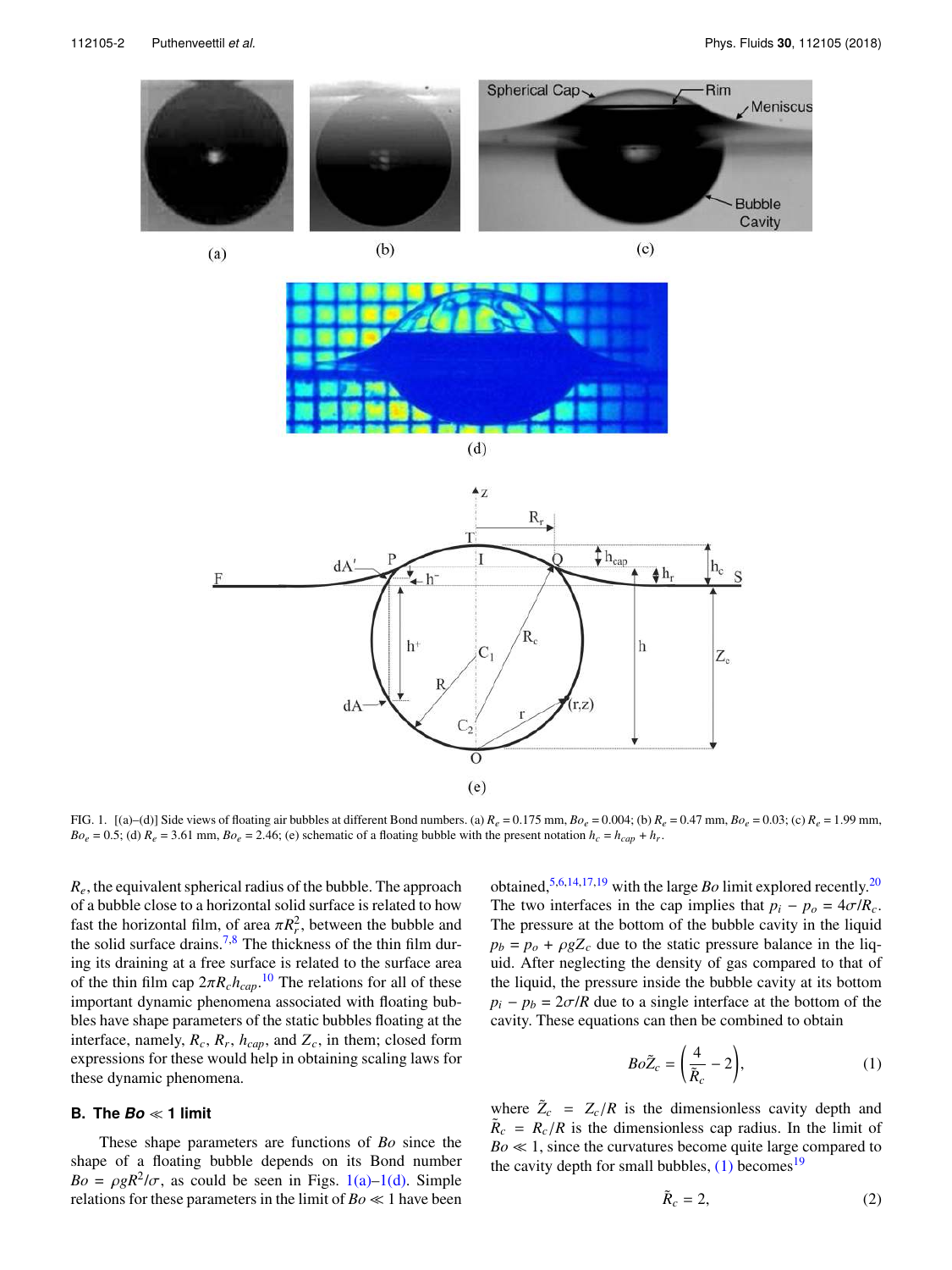which also implies that  $R_c \to 0$  when  $Bo \to 0$ . Since  $R = R_e$ for small bubbles,  $R_c^+ = 2$ , where  $R_c^+ = R_c/R_e$ .

Similarly, in the limit of  $Bo \ll 1$ , considering that the vertical component of the surface tension force in the outer interface of the cap balances the upward buoyant force of the bubble, we obtain  $4\pi R_e^3 \rho g/3 = \sigma \sin \phi_r 2\pi R_r$ . Using  $\sin \phi_r = R_r/R_c$ , and (2), we obtain  $R_r^+ = 2\sqrt{Bo_e/3}$ , where  $Bo_e$ is the Bond number based on  $R_e$ .<sup>5,6,14</sup> Again, since  $R = R_e$  for small bubbles,

$$
\tilde{R}_r = 2\sqrt{Bo/3}.\tag{3}
$$

Since the inscribed angle at P by the arc TQ is  $\phi_r/2$  [see Fig.  $1(e)$ ], the height of the thin film cap above the rim  $h_{cap} = R_r \tan(\phi_r/2)$ , which becomes equal to  $R_r \sin(\phi_r/2)$  in the limit of *Bo*  $\ll$  1. Using sin  $\phi_r = R_r/R_c$  and (3) in this equation, we obtain $14$ 

$$
\tilde{h}_{cap} = \frac{1}{3}Bo,
$$
\n(4)

the same expression in terms of  $h_{cap}^+$  and  $Bo_e$  being also valid in the small *Bo* limit. Substituting (2) in (1),  $\lim_{B_0 \ll 1} Z_c = 0$ , trivially so, since  $(2)$  has been obtained from  $(1)$  when  $Z_c \rightarrow 0$ . A more realistic expression for  $Z_c$  has been obtained by Krishnan *et al.*<sup>1</sup> by assuming that the whole floating bubble remains spherical up to  $Bo \approx 1$  to get

$$
Z_c^+ = 2\sqrt{1 - \frac{2}{3}Bo_e},
$$
 (5)

which however tends to a limit of 2 when  $Bo \ll 1$ ; this limiting value of  $Z_c \rightarrow 0$  as  $R_e \rightarrow 0$  when  $Bo \rightarrow 0$ . A better approximation to  $Z_c$  was also obtained by Krishnan *et al.*<sup>1</sup> by assuming the bubble to be an oblate spheroid. These however remain as geometric approximations with unclear physical basis and do not match quite well with the experimental variations.<sup>1</sup> The shape of floating bubbles very close to  $Bo = 0$  was also obtained by perturbation methods.<sup>15,21,22</sup> In addition to being at very small *Bo*, the resulting expressions of shape parameters cannot be evaluated since they are in terms of other unknown shape parameters; furthermore, such expressions are available only for few of the shape parameters.

### **C. Present work**

From the discussion above, it is clear that even though the complete shapes of floating bubbles can be obtained numerically, no expressions for the important parameters that define the shape of such bubbles are available, except in the  $Bo \ll 1$  limit. Shape equations of a point on the three interfaces of a floating bubble, in terms of  $r$  and  $\phi$ , can only be solved

numerically, failing to give explicit expressions for these shape parameters. These shape parameters critically decide many of the dynamic phenomena involving floating bubbles like collapse and jetting, coalescence, aerosolisation of the cap, and approach to a surface. The present work originated in our earlier work, $\frac{1}{x}$  wherein we found that the dimensionless jet velocity from bubble collapse at a free surface scales as *Zc*/*Re*; however, no accurate closed form expressions for *Zc*, or for other shape parameters, valid for  $0 < Bo < 1$  were available. In this paper, we overcome this deficiency by obtaining expressions for the important shape parameters of a floating bubble for  $0 < B<sub>o</sub> < 1$ . Using the force balances of the meniscus and the entire bubble, pressure balance at the vertical centre line, and geometric constraints, we first formulate equations explicitly in terms of the shape parameters of a floating bubble for  $Bo \leq 1$ . Solving these equations, we then obtain analytical expressions for the shape parameters of floating bubbles in terms of *Bo* that are valid up to  $Bo \leq 1$ ; these expressions are then verified by comparing with our measurements and the results from the literature. In addition, by using asymptotic expressions for some of these shape parameters in the relations between these parameters, we obtain simpler, but approximate, scaling laws for these shape parameters that are valid up to  $Bo \leq 0.5$ . These expressions for the shape parameters of floating bubbles can now be used to obtain scaling laws for many of the dynamic phenomena involving floating bubbles.

#### **II. EXPERIMENTS**

The experiments to measure the shape parameters of floating bubbles were conducted in a transparent acrylic tank of  $3.5 \times 5$  cm<sup>2</sup> cross-sectional area and in a glass tank of  $5 \times 5$  cm<sup>2</sup> cross-sectional area. The tanks were fixed on a leveling board and were filled up to the brim to avoid meniscus effects. We used distilled water, glycerol-water mixtures of 48%, 55%, 68%, and 72% glycerin concentration (hereinafter referred to as GW48, GW55, GW68, GW72), ethanol, and 2-propanol; the properties of all these fluids $^{23}$  are given in Table I. The liquids were changed after each run to minimize surface contamination. Gas bubbles in the range of equivalent spherical radii 0.18 mm  $R_e$  < 4.1 mm were produced by pumping air into glass capillary tubes of different sizes using a syringe pump operated at a constant discharge rate. The flow rate in the capillaries was selected so that the bubble detachment was within the periodic bubbling regime.<sup>24</sup> Capillaries were carefully fixed in the same alignment through out the

| Symbol               | Fluid                 | $R_e$ (mm)    | Bo <sub>e</sub> | $\sigma$ (kg s <sup>-2</sup> ) | $\rho$ (kg m <sup>-3</sup> ) |
|----------------------|-----------------------|---------------|-----------------|--------------------------------|------------------------------|
| $\blacktriangleleft$ | Ethanol $(20 °C)$     | $0.19 - 1.16$ | $0.013 - 0.47$  | 0.022                          | 789                          |
| $+$                  | 2-propanol $(20 °C)$  | $1.46 - 2.41$ | $0.9 - 2.4$     | 0.018                          | 781                          |
| $\Delta$             | Water $(20^{\circ}C)$ | $0.18 - 4.08$ | $0.004 - 2.27$  | 0.072                          | 1000                         |
| ☆                    | GW48 (30 °C)          | $0.42 - 3.4$  | $0.029 - 1.9$   | 0.068                          | 1115                         |
| ☆                    | GW48 (20 °C)          | $0.81 - 1.96$ | $0.1 - 0.62$    | 0.068                          | 1120                         |
| □                    | GW55 $(20 °C)$        | $0.71 - 2.3$  | $0.083 - 0.88$  | 0.067                          | 1140                         |
| ▽                    | GW68 $(30 °C)$        | $0.48 - 2.3$  | $0.041 - 0.89$  | 0.066                          | 1170                         |
| ♦                    | GW72 (30 °C)          | $0.6 - 3.6$   | $0.063 - 2.36$  | 0.064                          | 1181                         |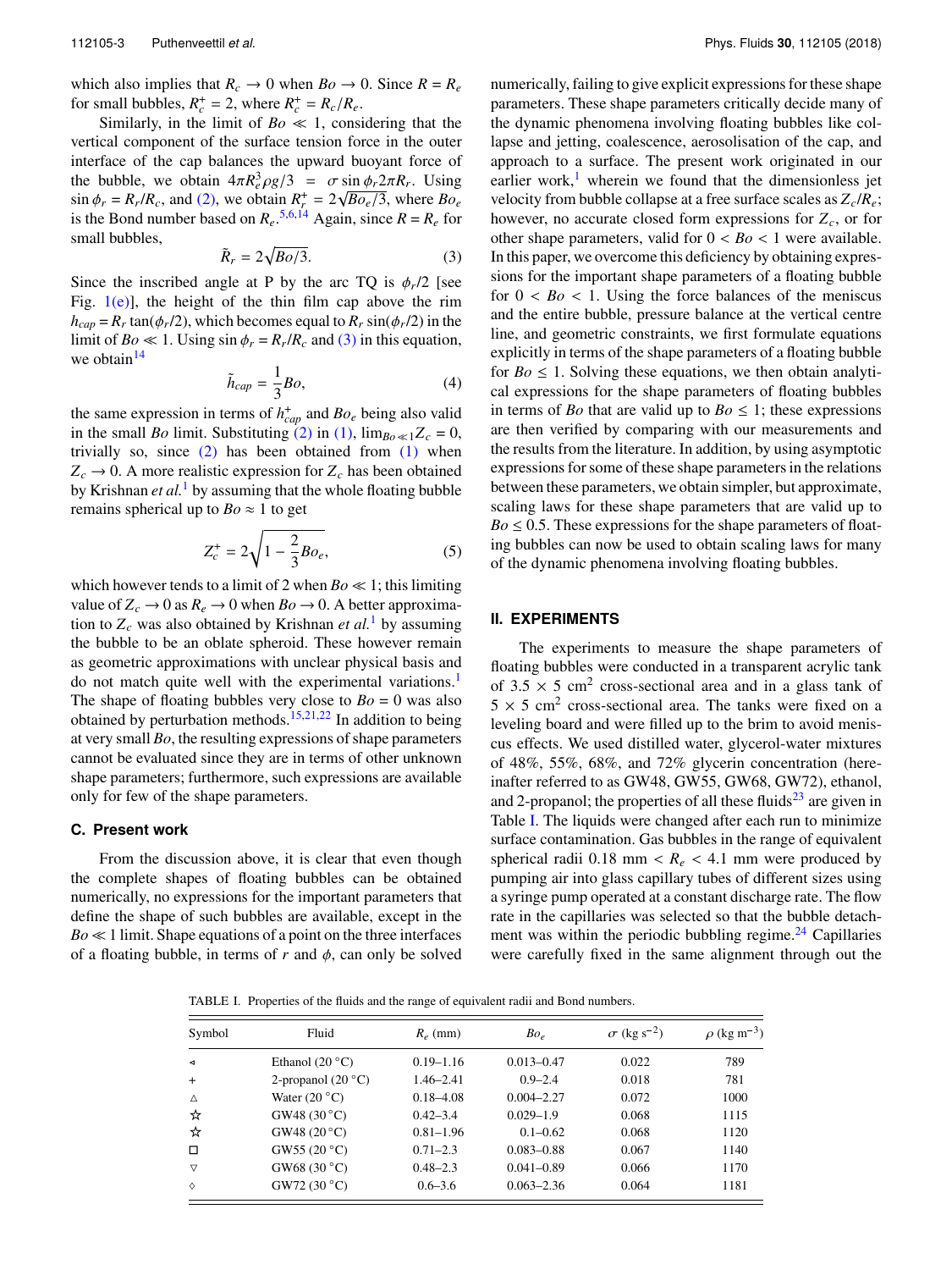experiments to avoid variations in bubble sizes. $25$  The experiments were conducted in a temperature controlled laboratory after the temperature stabilized to the set values of  $20\degree C$  or 30 °C.

The bubbles rose to the free surface and stayed at the free surface for a short time after its initial oscillations had died down, before bursting. The elliptical shape of the rising bub $bles<sup>26</sup>$  was photographed using high speed cameras (La Vision ProHS for fps  $\leq$  19 000 fps and Photron SA4 for fps  $\leq$  100 000) using high intensity light-emitting diode (LED) back lighting. The bubble volumes were calculated from these images, from which the equivalent spherical radii  $R_e$  were calculated. The shape of the bubble at the free surface was also captured using the same cameras. The shape parameters were measured only from those images which were captured after the oscillations of the bubble died down and before they burst. There were no shape changes in the bubbles after they became static at the free surface and before they burst. This time of the stationary state of the bubble at the free surface was  $t_s = 91$  ms for the smallest bubble in our experiments (water,  $Bo_e = 4.2 \times 10^{-3}$ ), which increased to more than  $t_s = 1$  s with increasing  $Bo_e$ . The time of acquisition of the images for these bubbles varied from  $t_i = 10 \mu s$  (1/100 000 fps) to 0.25 ms (1/4000 fps). Since  $t_s/t_i \geq 4000$ , shape changes occurred only after time durations greater than 4000 times the time of image acquisition; there were no shape changes during the image acquisition period.

The lowest resolution and the highest resolution of the images were 27  $\mu$ m/pix and 3.4  $\mu$ m/pix, respectively, while the smallest length measured was about 47.6  $\mu$ m at a resolution of 6.8  $\mu$ m/pix. The length scales were measured after calibrating the images with micrometer scales in both the air and liquid regions; for large bubbles, coarse grids were used as the background [see Fig.  $1(d)$ ]. Measurements were performed either in air or in the liquid region and not across the interface. An estimated error of  $\pm 2$  pixels is expected in the length measurements, the corresponding error bars are shown in the following figures.

## **III. THEORETICAL RELATIONS FOR SHAPE PARAMETERS**

Consider a bubble in static equilibrium at the horizontal surface of a fluid, as shown in Fig.  $1(e)$ . We choose the coordinates  $r$  and  $z$  along the directions shown in Fig.  $1(e)$ . The bubble creates three interfaces. The thin film cap PTQ separating the bubble from the atmosphere is spherical and centered at  $C_2$  with a radius of  $R_c$ . The bubble displaces the liquid close to itself upwards from the initially horizontal free surface FS to form a meniscus QS all around it. The third interface is the interface of the submerged part of the bubble or in other words the bubble cavity POQ.

### **A. Assumptions**

For any submerged spherical cavity of radius *R*, the difference in hydrostatic pressure over a depth *R*, which causes departure of the shape of the cavity from a spherical form, is  $\rho gR$ . The internal pressure due to the surface tension  $\sigma$  is  $2\sigma/R$ . The bubble cavity will be nearly spherical when  $2\sigma/R > \rho gR$ ,

i.e., when the Bond number  $Bo = \rho g R^2 / \sigma = (R / l_c)^2 < 2$ , where  $l_c = \sqrt{\frac{\sigma}{\rho g}}$  is the capillary length. Since our analysis is limited to  $Bo < 1$ , we neglect the deviation of the shape of the bubble cavity from spherical for the present analysis. We hence assume that POQ, the bubble cavity submerged below the free surface and centered at  $C_1$ , to be spherical with a radius equal to *R*.

We also assume that the slope of the meniscus is small so that  $(dz/dr)^2 \ll 1$  at all points of the meniscus for  $Bo < 1$ . The maximum value of  $dz/dr$  of the meniscus occurs at  $r = R_r$ , which from geometry is

$$
\frac{dz}{dr}\Big|_{r=R_r} = -\frac{R_r}{\sqrt{R_c^2 - R_r^2}}.\tag{6}
$$

From our experimental measurements, at  $Bo_e = 1$ ,  $R_r/R_e \approx 0.85$ (see Sec. III F), while  $R_c/R_e \approx 1.425$  (see Sec. III G);  $(dz/dr)^2 \approx 0.55 < 1$ . Thus the maximum value of  $dz/dr$ , at the maximum limit of the present analysis, i.e., at  $Bo \leq 1$ , does not quite satisfy the condition  $\left(\frac{dz}{dr}\right)^2 \ll 1$ . However, the average slope of the meniscus would indeed be less than one over its full length even for this maximum *Bo*. For lower values of *Bo*, less than one, even  $dz/dr \Big|_{r=R_r} \ll 1$ , the average slope being even lower.

#### **B. The meniscus surrounding the bubble**

At any point  $(r, z)$  on the meniscus surrounding the rim of the bubble, the height of the liquid above the free surface will be  $z - Z_c$  and the principal radii of curvature are given by

$$
\frac{1}{R_1} + \frac{1}{R_2} = \frac{d^2z/dr^2}{(1 + (dz/dr)^2)^{3/2}} + \frac{dz/dr}{r\sqrt{1 + (dz/dr)^2}}.
$$
 (7)

For  $(dz/dr)^2 \ll 1$ , (7) reduces to

$$
\frac{1}{R_1} + \frac{1}{R_2} \approx \frac{d^2 z}{dr^2} + \frac{1}{r} \frac{dz}{dr} = \frac{1}{r} \frac{d}{dr} \left( r \frac{dz}{dr} \right).
$$
 (8)

By equating the pressure drop in crossing the meniscus  $\sigma(1/R_1)$  $+ 1/R<sub>2</sub>$ ) with the hydrostatic pressure at any point at a height of  $z - Z_c$  above the level FS, we obtain

$$
\frac{1}{r}\frac{d}{dr}\left(r\frac{dz}{dr}\right) = \frac{\rho g(z - Z_c)}{\sigma}.
$$
\n(9)

In the dimensionless form, (9) becomes the modified Bessel equation of order zero,

$$
\frac{1}{\tilde{r}}\frac{d}{d\tilde{r}}\left(\tilde{r}\frac{d\tilde{z}}{d\tilde{r}}\right) = Bo(\tilde{z} - \tilde{Z}_c),\tag{10}
$$

where  $\tilde{r} = r/R$ ,  $\tilde{z} = z/R$ , and  $\tilde{Z}_c = Z_c/R$ . The only solution of (10) which tends to  $\tilde{Z}_c$  as  $\tilde{r} \to \infty$  is

$$
\tilde{z} = \tilde{Z}_c + CK_0 \left( \tilde{r} \sqrt{Bo} \right),\tag{11}
$$

where *C* is a constant that needs to be determined from the boundary conditions and  $K_0$  is the modified Bessel function of the second kind of order zero.

Now that the boundary condition at infinity is satisfied, we need to find *C* that satisfies the boundary condition at the rim radius  $\tilde{r} = \tilde{R}_r$ , where  $\tilde{R}_r = R_r/R$ . From the geometry of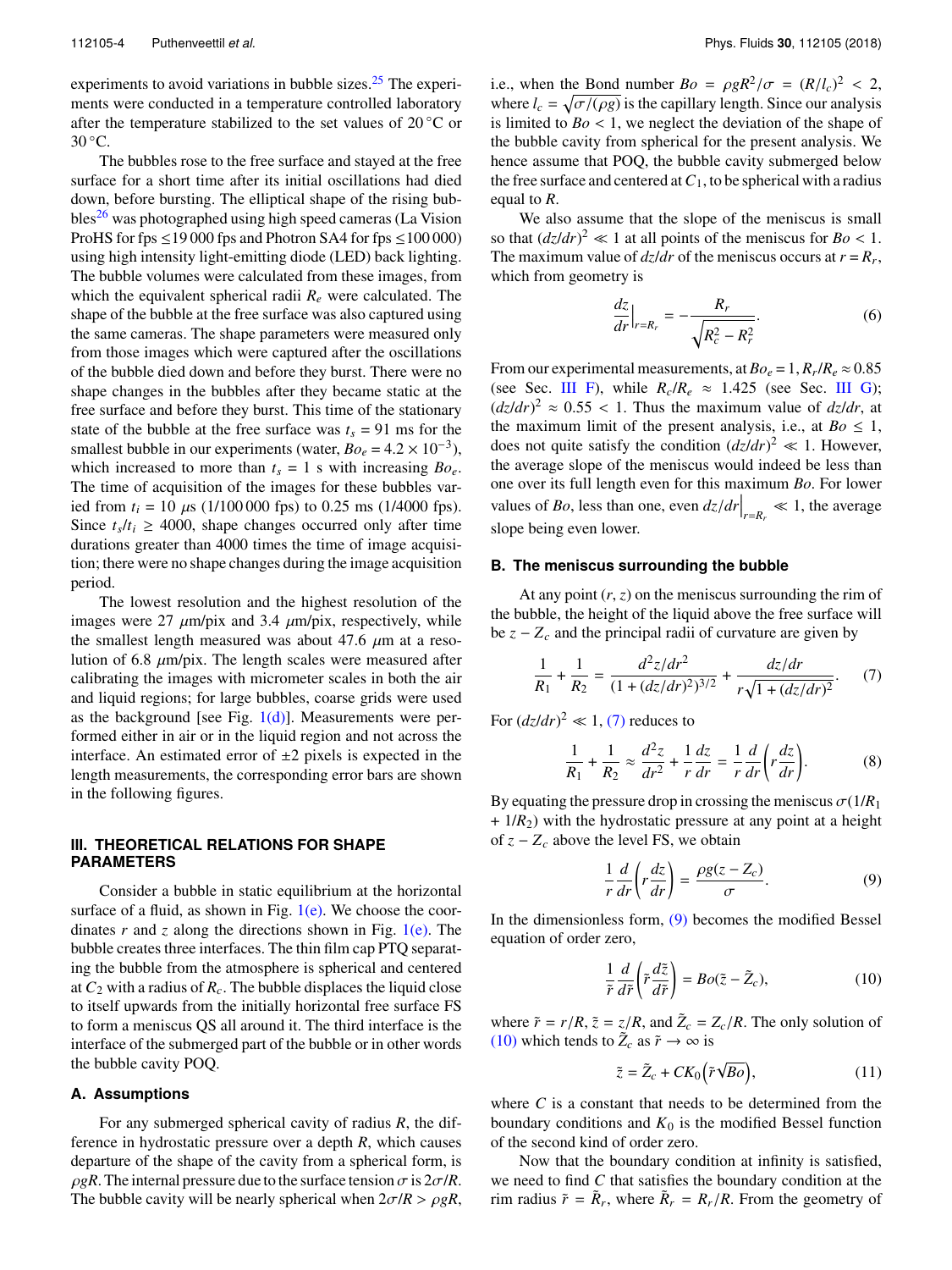the cap shown in Fig.  $1(e)$ , the slope of the thin film cap PTQ at  $\tilde{r} = \tilde{R}_r$  is *IQ*/*IC*<sub>2</sub>, giving us

$$
\frac{d\tilde{z}}{d\tilde{r}}\Big|_{\tilde{r}=\tilde{R}_r} = -\frac{\tilde{R}_r}{\sqrt{\tilde{R}_c^2 - \tilde{R}_r^2}}.\tag{12}
$$

Since this slope has to be the same as the slope of the meniscus at  $r = R_r$ , taking the derivative of (11) with respect to  $\tilde{r}$ , and equating the result to  $(12)$ , we obtain

$$
C = \frac{\tilde{R}_r}{\sqrt{Bo\left(\tilde{R}_c^2 - \tilde{R}_r^2\right)} K_1(\tilde{R}_r \sqrt{Bo}\right)}\,,\tag{13}
$$

where  $K_1 = -K_0'$ , with ' representing the first derivative of  $K_0$ with respect to its argument.

#### **C. Force balance of the entire bubble**

The vertical force balance on the bubble between the net upward buoyancy force *B* and the force of surface tension  $\sigma 2\pi R_r$  acting downwards on the ring of radius  $R_r$  at an angle  $\phi_r$  gives

$$
\sigma 2\pi R_r \sin \phi_r = B. \tag{14}
$$

The net upward buoyancy force in (14)

$$
B = \int_A pdA_z - \int_{A'} pdA'_z - p_a \pi R_r^2, \qquad (15)
$$

where *A* is the surface area of the bubble cavity below FS, *A* ′ is the surface area of the bubble cavity above FS and below PQ, and the subscript *z* denotes the components of the elemental areas *dA* and *dA*′ perpendicular to the *z* axis [see Fig. 1(e)]. Since the pressure on the bubble surface at the level FS is atmospheric, the pressures on the points on the bubble surface at distances  $h^+$  and  $h^-$  below and above the free surface level [see Fig. 1(e)] are  $p_a + \rho g h^+$  and  $p_a - \rho g h^-$ , respectively. Substituting these values of pressures in  $(15)$ , we obtain

$$
B = p_a \left( \int_A dA_z - \int_{A'} dA'_z \right)
$$
  
+ 
$$
\rho g \left( \int_A h^+ dA_z + \int_{A'} h^- dA'_z \right) - p_a \pi R_r^2.
$$
 (16)

Let us denote the volume of the bubble below the rim PQ to be *V*, the volume below the level FS to be *V'*, and that between PQ and FS excluding the cylindrical volume  $\pi R_r^2 h_r$  to be *V''*,

$$
V'' = V - V' - \pi R_r^2 h_r,
$$
 (17)

where  $h_r$  is the height of the rim from the free surface level FS [see Fig. 1(e)]. Since  $h^+ dA_z = dV'$ ,  $h^- dA'_z = dV''$ , and  $\int_A dA_z - \int_{A'} dA'_z = \pi R_r^2$ , by using (17), we obtain

$$
B = \rho g \left( \int_{V'} dV' + \int_{V''} dV'' \right) = \rho g (V - \pi R_r^2 h_r). \tag{18}
$$

Equation (18) implies that due to the negative pressures on the surface of the bubble cavity between PQ and FS, the net buoyancy force is less than  $\rho gV$ , the weight of the liquid displaced by the bubble cavity.

The bubble cavity below PQ, assumed spherical, of depth *h* and radius *R*, has a volume

$$
V = \frac{\pi h^2}{3} (3R - h),
$$
 (19)

where  $h = R + \sqrt{R^2 - R_r^2}$ . The dimensionless depth

$$
\tilde{h} = h/R = 1 + \sqrt{1 - \tilde{R}_r^2},\tag{20}
$$

using which

$$
V = \frac{\pi R^3}{3} \left( \tilde{h}^2 (3 - \tilde{h}) \right). \tag{21}
$$

Rewriting (21) in terms of  $\tilde{R}_r$  using (20), we obtain

$$
V = \frac{2\pi R^3}{3} \left( 1 + \left( 1 + \frac{\tilde{R}_r^2}{2} \right) \sqrt{1 - \tilde{R}_r^2} \right). \tag{22}
$$

Substituting  $(22)$  in  $(18)$  and the resulting equation in  $(14)$ , after simplifying, we obtain

$$
B = \frac{2}{3}\pi R^3 \rho g \left( 1 + \left( 1 + \frac{\tilde{R}_r^2}{2} \right) \sqrt{1 - \tilde{R}_r^2} - \frac{3}{2} \tilde{R}_r^2 \tilde{h}_r \right),\tag{23}
$$

where  $\tilde{h}_r = h_r / R$ . As can be seen from Fig. 1(e),

$$
\tilde{h}_r = \tilde{z}\Big|_{\tilde{r} = \tilde{R}_r} - \tilde{Z}_c.
$$
\n(24)

Equations  $(24)$  and  $(11)$  imply that

$$
\tilde{h}_r = CK_0(\tilde{R}_r \sqrt{Bo}).\tag{25}
$$

Substituting  $(25)$  in  $(23)$ , replacing *B* using  $(14)$ , with  $\sin \phi_r = R_r/R_c$ , substituting the value of *C* from (13), and rearranging give us

$$
\tilde{R}_r^2 = \frac{\tilde{R}_c}{3} B o \left( 1 + \left( 1 + \frac{\tilde{R}_r^2}{2} \right) \sqrt{1 - \tilde{R}_r^2} - \frac{3 \tilde{R}_r^3 \mu}{2 \sqrt{Bo(\tilde{R}_c^2 - \tilde{R}_r^2)}} \right), \tag{26}
$$

where

$$
\mu = \frac{K_0(\tilde{R}_r \sqrt{Bo})}{K_1(\tilde{R}_r \sqrt{Bo})}.
$$
\n(27)

As we show later by comparing with the numerical solutions of (26), neglecting the second and the third order terms in  $\tilde{R}_r$ in (26) does not cause significant error in the estimate of  $\tilde{R}_r$ up to *Bo* ∼ 1. Hence, by dropping the second and third order terms in  $\tilde{R}_r$  in (26), we obtain

$$
\tilde{R}_r^2 = \frac{\tilde{R}_c}{3} Bo\Big(1 + \sqrt{1 - \tilde{R}_r^2}\Big). \tag{28}
$$

In (28), since  $\tilde{R}_c$  and  $\tilde{R}_r$  are both unknown, we need two more equations to solve for both of them, which we now obtain from the pressure balance at the centerline of the bubble and from geometric constraints.

#### **D. Pressure balance at the centre line**

Since the spherical cap at the top, of radius *Rc*, consists of two interfaces, the pressure excess inside the bubble is  $4\sigma/R_c$ . The pressure excess above the atmospheric pressure at the outer surface of the bubble at its lowest point O is  $\rho g Z_c$  since this point is at a depth of  $Z_c$  from the horizontal free surface. Therefore, the pressure excess inside the bubble at its lowest point is  $\rho g Z_c + 2\sigma / R$ . Since the density of the gas in the bubble is negligible compared to the density of the liquid outside, both these excess pressures have to be the same, implying

$$
\frac{4\sigma}{R_c} = \frac{2\sigma}{R} + \rho g Z_c.
$$
 (29)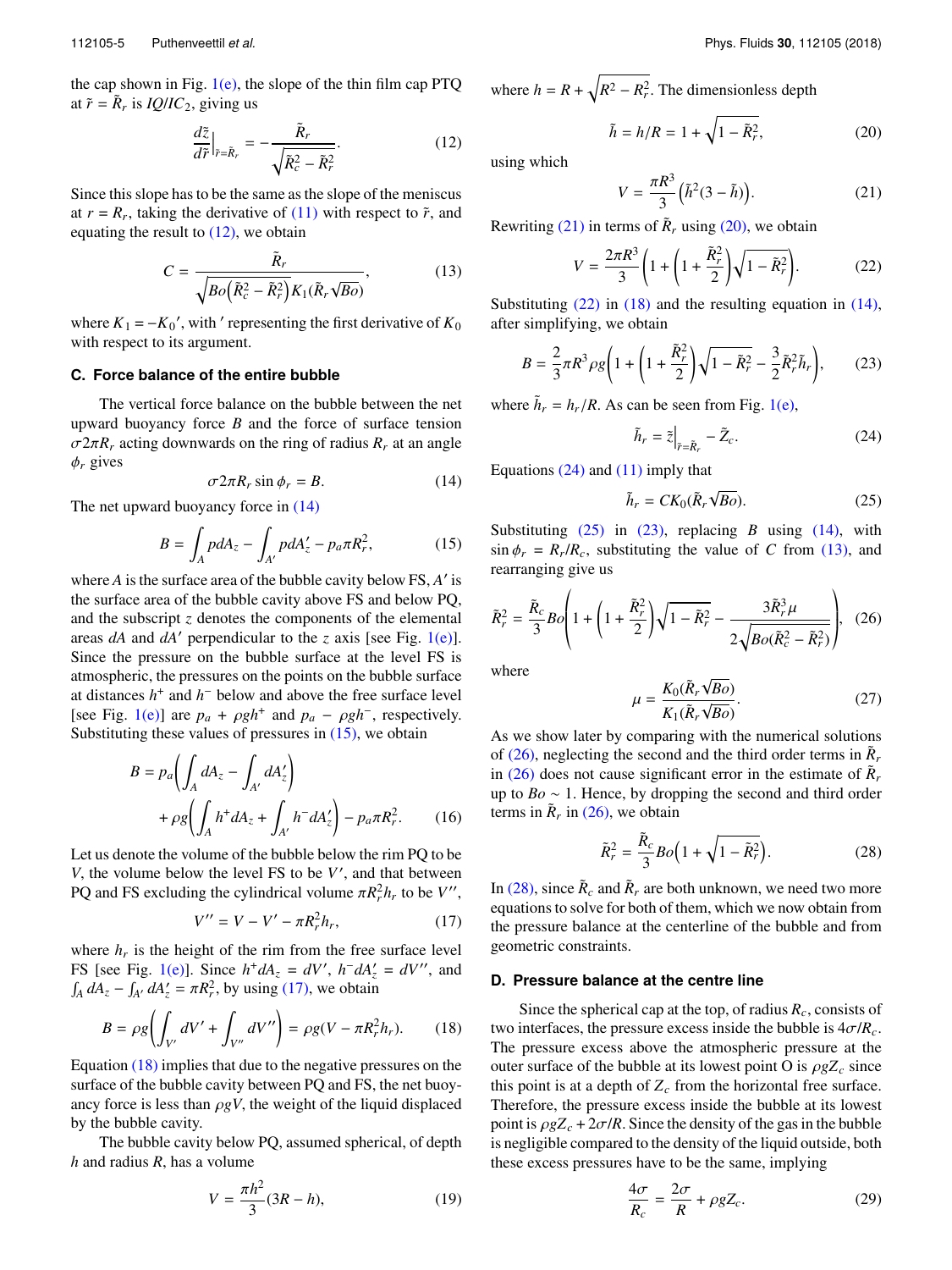In the dimensionless form, (29) becomes

$$
\frac{4}{\tilde{R}_c} = 2 + Bo\tilde{Z}_c,\tag{30}
$$

the same equation as  $(1)$ , which gives us another equation for  $\tilde{R}_c$ . Equations (28) and (30) still cannot be solved since there are three unknowns  $\tilde{R}_r$ ,  $\tilde{R}_c$ , and  $\tilde{Z}_c$ . Hence, we need one more equation to obtain closed form expressions for  $\tilde{R}_r$ ,  $\tilde{R}_c$ , and  $\tilde{Z}_c$ , which we now obtain from the geometrical relation for the depth of the bubble cavity.

## **E. Geometric constraint**

From the geometry of the bubble shown in Fig.  $1(e)$ , we obtain

$$
Z_c = R + \sqrt{R^2 - R_r^2} - h_r,\tag{31}
$$

which, in dimensionless form, is

$$
\tilde{Z}_c = 1 + \sqrt{1 - \tilde{R}_r^2} - \tilde{h}_r.
$$
\n(32)

Substituting  $\tilde{h}_r$  from (25) and *C* from (13) in (32), we obtain

$$
\tilde{Z}_c = 1 + \sqrt{1 - \tilde{R}_r^2} - \frac{\tilde{R}_r \mu}{\sqrt{Bo\left(\tilde{R}_c^2 - \tilde{R}_r^2\right)}}.
$$
(33)

We now have three Eqs.  $(28)$ ,  $(30)$ , and  $(33)$  in three unknowns  $\tilde{R}_r$ ,  $\tilde{R}_c$ , and  $\tilde{Z}_c$ , which can hence be solved to obtain expressions for these variables as functions of *Bo*.

## **F.** The dimensionless rim radius  $\tilde{R}_t$

For  $Bo < 1$ , the terms in (32) have progressively smaller magnitudes with the last term of  $(32)$  being of order 0.1 since  $h_r \ll R$ , while the first two terms are of order one. As our results later show, neglecting  $\tilde{h}_r$  in (32) for  $Bo < 1$  does not result in significant error in the estimate of  $\tilde{R}_r$ . Hence, we drop the last term in  $(33)$  when we estimate  $\tilde{R}_r$  and not anywhere else. Substituting  $\tilde{Z}_c$  from (33), without the last term, in (30), and using the resulting expression for  $\tilde{R}_c$  in (28), rearranging and simplifying, we obtain

$$
\eta^2 B o^2 - 12(Bo + 1)\eta + 48 = 0,\tag{34}
$$



FIG. 2. Variation of the dimensionless rim radius  $R_r^+$  with the Bond number. Black open triangles, water; black open stars, GW48; black open squares, GW55; black open inverted triangles, GW68; black open diamonds, GW72; black open left-pointing triangles, ethanol; black plus, 2-propanol; light blue filled circles, Princen;<sup>14</sup> blue filled squares, Medrow and Chao;<sup>15</sup> blue solid line, (36); red dotted-dashed line, <sup>√</sup> <sup>2</sup>*Bo*/<sup>3</sup> (39); blue dotted line, 2<sup>√</sup> *Bo*/3 (3); green dashed line, (40).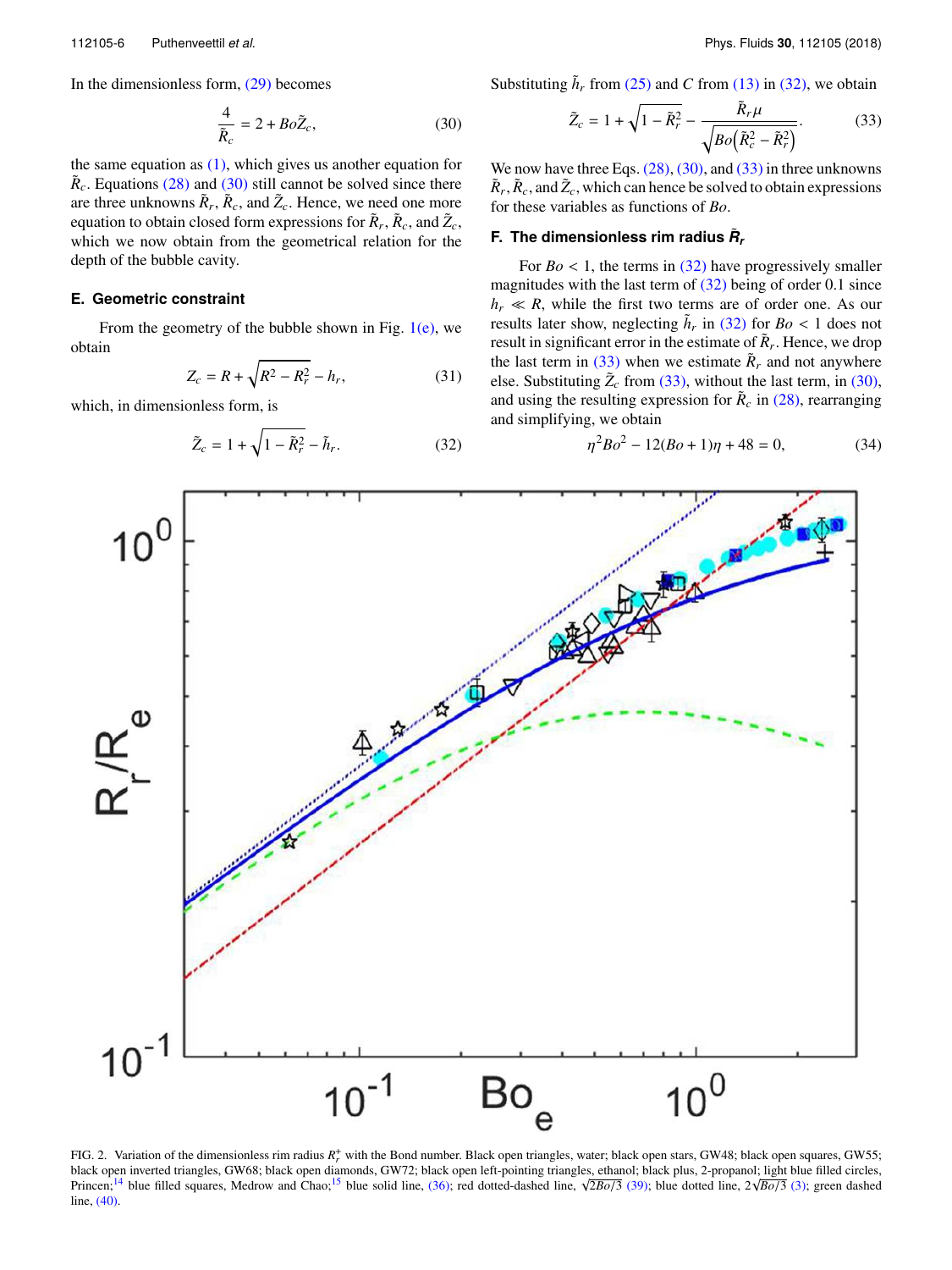where

$$
\eta = 4 - 3\tilde{R}_r^2. \tag{35}
$$

Solving the quadratic equation (34) for  $\eta$  and using the resulting expression in (35), we obtain  $\tilde{R}_r^2$  as a series in *Bo* in the form

$$
\tilde{R}_r^2 = \frac{4}{3} - 2\left(\frac{1}{Bo} + \frac{1}{Bo^2}\right) + \sqrt{-\frac{4}{3Bo^2} + \frac{8}{Bo^3} + \frac{4}{Bo^4}}.\tag{36}
$$

If we define  $\beta = \sqrt{-4/(3Bo^2) + 8/Bo^3 + 4/Bo^4}$  and  $\alpha =$  $2(1/Bo + 1/Bo^2)$ , with

$$
\Gamma = \alpha - \beta - 1/3,\tag{37}
$$

(36) could be rewritten as

$$
\tilde{R}_r = \sqrt{1 - \Gamma}.\tag{38}
$$

Expression (36) has the appropriate limit of  $\tilde{R}_r \to 0$  as  $Bo \to 0$ . The theory predicts that  $\tilde{R}_r \rightarrow 2/\sqrt{3}$  for  $Bo \rightarrow \infty$ , implying a linear variation of  $R_r$  with  $R$ . Even though this may not be a valid limit since the analysis is valid only up to  $Bo \approx 2$ , the measurements do show an approximate constant  $\tilde{R}_r$  at  $Bo \approx 3$ (see Fig. 2).

Figure 2 shows the variation of  $\tilde{R}_r$  from (36) along with our experimental measurements, the earlier numerical solutions,<sup>14,15</sup> the spherical approximation,<sup>1,9,17,27</sup>

$$
\tilde{R}_r = \sqrt{2Bo/3},\tag{39}
$$

the power law approximation (3) using the low *Bo* asymptote  $(2)$ ,  $^{6}$  and the perturbation solution by Howell,<sup>22</sup>

$$
R_r^+ = R_c^+ \bigg( \frac{\sin 2\tilde{s}}{2} + B o_e R_c^{+2} \bigg( \frac{5 \sin 2\tilde{s} - \sin 4\tilde{s}}{48} - \frac{\tilde{s} \cos 2\tilde{s}}{8} \bigg) \bigg),\tag{40}
$$

where  $\tilde{s} \sim \pi/2 - \sqrt{Bo_e}R_c^+/2\sqrt{3} + \pi Bo_eR_c^+/(16)$ . Among coinciding numerical results,  $13,15$  only one  $15$  of them is included for comparison hereafter. To compare our theoretical results that are normalized with*R*, the bubble cavity radius, with our experimental results and the results from the literature, which are normalized with the equivalent spherical radius of the bubble *R*<sub>*e*</sub>, we need to convert the former to the latter. Since  $\tilde{R}_r \approx R_r^+$ for our theoretical expressions for  $Bo_e < 1$  (see Appendix A), we plot  $\tilde{R}_r$  of theory along with  $R_r^+$  from our experiments and the literature in Fig. 2; the same is performed for other variables hereinafter.

Figure 2 makes it clear that, in general, there is no power law variation of  $\tilde{R}_r$  valid over the whole range of  $0 < B_0 \leq 1$ , as is also shown by (36). However, up to  $Bo_e < 0.1$ , the variation of  $\tilde{R}_r$  with  $Bo_e$  predicted by (36) shows a power law with an exponent of half, the same as that given by  $(3)$ ,  $(39)$ , and  $(40)$ ; the same behavior is shown by our experimental measurements and all the earlier numerical solutions. $14,15$  The experimental trend of  $R_r^+$  with  $Bo_e$  plateaus at larger  $Bo_e$  (36) agrees well with this trend till  $Bo_e \sim 1$ , with the deviation of (36) with the experimental data being within the 2 pixel measurement error shown in the figure. The proposed expression  $(36)$  also approximates the numerical solutions<sup>14,15</sup> well for  $Bo < 1$ , even though it slightly underpredicts, with the underprediction being about 8% at *Bo* ∼ 1. The perturbation solution (40) cannot be evaluated since the variation of  $R_c^+$  with  $Bo_e$  in (40) is

not known. We however evaluate (40) using our expression of  $\tilde{R}_c$ , given later as (42), to show (40) as the green dashed line in Fig. 2; (40) deviates from the trend at around  $Bo_e \sim 0.1$ . For  $0 < Bo_e < 1$ , (36) is then a good approximation for  $\tilde{R}_r$ , which has the limit (3) for  $Bo_e \rightarrow 0.1$ , shown by the dotted line in Fig. 2. Equation (3) can then be used as a simple scaling law to predict  $\tilde{R}_r$  up to  $Bo_e < 0.1$ , while (36) can be used so up to  $Bo_e < 1$ . The spherical approximation (39) underpredicts the rim radius values at low *Bo* and overpredicts them at higher *Bo*. At larger *Boe*, any assumed power law approximation of  $\tilde{R}_r$  with  $Bo_e$  will have only a very small range of validity.

# **G.** The dimensionless cap radius  $\tilde{\bm{R}}_c$

Substituting  $(33)$  in  $(30)$ , we obtain

$$
\tilde{R}_c = \frac{4}{2 + Bo\left(1 + \sqrt{1 - \tilde{R}_r^2} - \tilde{R}_r\mu/\sqrt{Bo\left(\tilde{R}_c^2 - \tilde{R}_r^2\right)}\right)},\quad(41)
$$

which can be solved for  $\tilde{R}_c$ , as shown in Appendix B, to obtain

$$
\tilde{R}_c = \frac{4 + \tilde{R}_r \mu \sqrt{Bo}}{2 + Bo \left(1 + \sqrt{1 - \tilde{R}_r^2}\right)},
$$
\n(42)

where  $\tilde{R}_r$  is given by (36). Substituting (36) in (42), we obtain the expression for  $\tilde{R}_c$  in terms of *Bo* as

$$
\tilde{R}_c = \frac{4 + \mu \xi \sqrt{Bo}}{2 + Bo\zeta},\tag{43}
$$

where

$$
\xi = \sqrt{1 - \Gamma},\tag{44}
$$

$$
\zeta = 1 + \sqrt{\Gamma},\tag{45}
$$

with  $\Gamma$  given by (37) and  $\mu$  given by (27).

Figure 3 shows the present analytical solution (43) along with the variation of  $\tilde{R}_c$  measured from our experiments and the numerical solutions. $14,15$  The present theory matches our experimental measurements well for  $Bo_e < 1$ . At around *Bo* ∼ 1, the experimental measurements of  $R_c$  deviates from the trend of the experimental data till then, as well as from (43). One possible reason could be the increasing importance of drainage in the thin film at larger *Bo*, <sup>5</sup> which could change the shape of the thin film cap from the assumed spherical one in the theory.

The numerical computations<sup>14,15</sup> however deviate strongly from the present experimental data and  $(43)$  from  $Bo<sub>e</sub>$  as low as 0.02. Deviations of the actual shape of the bubble from the assumed spherical shape of the cap and the cavity, as well as the assumed low slope of the meniscus, in the theory will not even be noticeable up to *Bo* < 0.1; the deviations are expected to be significant only when  $Bo > 1$ . Hence the cause for these surprising deviations of  $R_c$  in theory from that in simulations is unlikely to be due to the assumptions in theory since the deviations start at very low *Bo*, and at these low *Bo*, the assumptions in the theory are supported well by experiments. Similarly, the higher order terms that are dropped in the theory affect mostly the derivation of  $R_r$  [see (28) and (34) in Secs. III C and III F]. The expression for  $R_r$  (36) obtained in this way matches fairly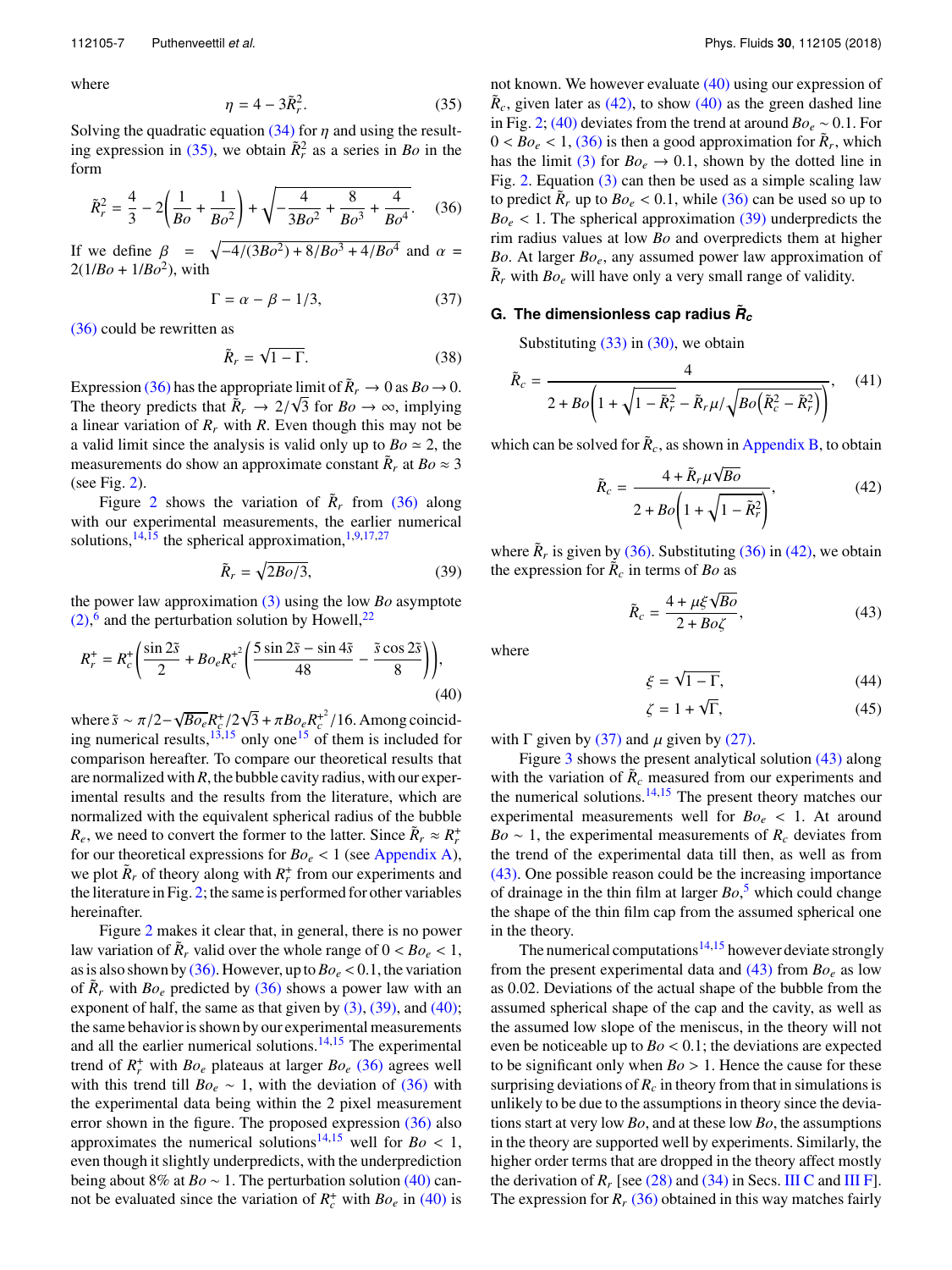

FIG. 3. Variation of the dimensionless cap radius with the Bond number. Experimental measurements in black open triangles, water; black open stars, GW48; black open squares, GW55; black open diamonds, GW72; black open left-pointing triangles, ethanol; light blue filled circles, Princen;<sup>14</sup> blue filled squares, Medrow and Chao;<sup>15</sup> blue solid line, (43), the analytical root of (B5) using  $\gamma$  from (B10); green dashed line, the numerical root of (B1); black solid line, the analytical root of (B5) using  $\gamma$  from (B11). Larger numerical and analytical roots alone are shown. Pink dotted line, the simpler scaling law, (47); red dotted-dashed line, the  $Bo \rightarrow 1$  limit (46). The inset shows the spherical cap for a bubble of  $R_e = 1.64$  mm in GW48 at  $Bo_e = 0.4326$  along with the circle corresponding to  $\tilde{R}_c = 1.75$  predicted by numerical simulations (blue circle) and  $\tilde{R}_c = 1.5$  measured in experiments (white dashed circle).

well with the experiments. Hence, even though the approximate expression of  $R_r$  (36) is used in the final expression for  $R_c$  (41), since  $R_r$  matches fairly well with experiments, this cannot be the reason for the deviation of the theoretical results of *R<sup>c</sup>* from the simulations.

Furthermore, and most importantly, the numerical solution also deviates from the experimental measurements, far beyond the range of error in the experiments. To verify this, we show in the inset of Fig. 3 the blue circle of radius  $\tilde{R}_c = 1.75$ predicted by the numerical solutions for  $Bo_e = 0.4326$ , along with the white dashed circle from which  $\tilde{R}_c = 1.5$  was measured for an image in GW48 at the same *Boe*. The circle from the latter coincides with the spherical cap, while that corresponding to the predictions of numerical solutions is much larger and unrealistic. We hence expect that the deviation of (43) from the numerical simulations is not due to the approximations made in the theoretical analysis but due to something missing in the numerical simulations. We are unable to

comment on the exact reason for this discrepancy in simulations since we do not know the details of the simulations.

Equation (43) shows that there is no simple power law expression for  $\tilde{R}_c$  as a function of *Bo* for  $0 < B_o < 1$ . As per (42),  $\tilde{R}_c \rightarrow 2$  when  $Bo \ll 1$ , in agreement with (2) obtained based on the physical argument<sup>19</sup> for the limiting case of small bubbles. Figure 3 shows that  $\tilde{R}_c = 2$  is however valid only for very small bubbles up to  $Bo_e < 0.01$ . In the limit  $Bo_e \rightarrow 1$ ,

$$
R_c^+ = 1.24Bo_e^{-1/4}
$$
 (46)

fits the variation of  $R_c^+$  with  $Bo_e$  for  $0.3 < Bo_e < 1$ , as shown in Fig. 3. As per (43),  $\tilde{R}_c \sim \mu \sqrt{Bo}/Bo$  for  $Bo \rightarrow 1$ ; (46) is an approximate limiting form of (43) since  $\mu$  scales as  $Bo^{1/4}$  for  $Bo \rightarrow 1$ .

A non-power law scaling, much simpler than (43), could also be obtained by substituting (32) without the last term in (30), replacing  $\tilde{R}_r$  with (3), and rearranging to obtain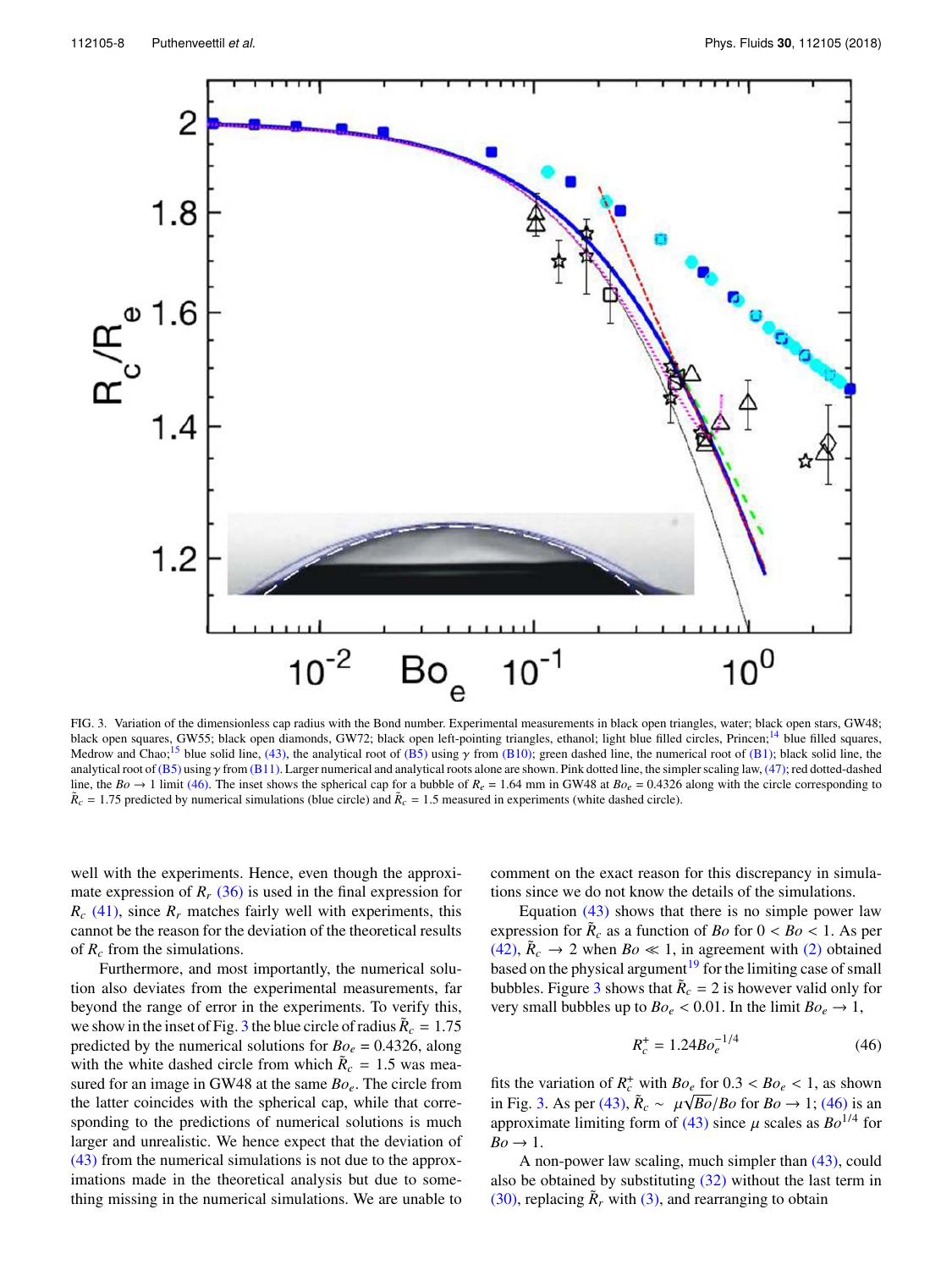$$
\tilde{R}_c = \frac{4}{2 + Bo(1 + \sqrt{1 - 4Bo/3})}.
$$
\n(47)

Figure 3 shows that (47) is quite accurate in the range  $0 < B_{O_e}$ < 0.6 and can hence be used as a simple scaling relation for  $\tilde{R}_c$  for  $Bo_e < 0.6$ . By proposing (47), we extend (2), the earlier available relationship for  $R_c$ , from its validity of  $Bo < 0.01$  to  $Bo < 0.6$ , while (43) extends the same to  $Bo < 1$ .

### **H. Height of the rim and the cap**

The rim PQ in Fig.  $1(e)$  is at a height  $h_r$  above the horizontal free surface FS. The corresponding dimensionless height  $\tilde{h}_r$  can be obtained by evaluating (11) at  $\tilde{r} = \tilde{R}_r$  to obtain

$$
\tilde{z}\Big|_{\tilde{r}=\tilde{R}_r} - \tilde{Z}_c = \tilde{h}_r = CK_0(\tilde{R}_r\sqrt{Bo}).\tag{48}
$$

Substituting the value of *C* from (13), we obtain

$$
\tilde{h}_r = \frac{\tilde{R}_r \mu}{\sqrt{Bo\left(\tilde{R}_c^2 - \tilde{R}_r^2\right)}}.\tag{49}
$$

Substituting (38) and (43) for  $\tilde{R}_r$  and  $\tilde{R}_c$  in (49), we obtain  $\tilde{h}_r$ in terms of *Bo* as

$$
\tilde{h}_r = \frac{\mu \xi \Delta}{\sqrt{Bo(\Lambda - \xi^2 (\Delta^2 + 4\Delta_1^2))}},\tag{50}
$$

where

$$
\Delta = 2 + B o \zeta, \tag{51}
$$

$$
\Delta_1 = 1 + B o \zeta, \tag{52}
$$

$$
\Lambda = 16 + 8\mu\xi\sqrt{Bo} + \xi^2 \left(4 + Bo(\mu^2 + 4\zeta) + Bo^2\zeta^2\right), \quad (53)
$$

with  $\xi$  given by (44) and  $\zeta$  given by (45).

A further approximation of  $(50)$ , which results in a much simpler relation for  $\tilde{h}_r$ , can be obtained by replacing  $\tilde{R}_r$  and  $\tilde{R}_c$  in (49) with (3) and (2), respectively, and then using the approximation<sup>28</sup> for

$$
\mu\big(\tilde{R}_r\sqrt{Bo}\big) = \left(1 + \frac{1}{\tilde{R}_r\sqrt{Bo}}\right)^{-1/2} \tag{54}
$$

to obtain

$$
\tilde{h}_r = \sqrt{\frac{2Bo}{\left(2Bo + \sqrt{3}\right)\left(3 - Bo\right)}};\tag{55}
$$

for  $Bo \ll 1$ , (55) reduces to

$$
\tilde{h}_r = \sqrt{\frac{2Bo}{3^{3/2}}}.\tag{56}
$$

From Fig.  $1(e)$ , the dimensionless height of the bubble cap above the rim is

$$
\tilde{h}_{cap} = h_{cap}/R = \tilde{R}_c - \sqrt{\tilde{R}_c^2 - \tilde{R}_r^2},
$$
\n(57)

which when written in terms of *Bo* using (38) and (43) become

$$
\tilde{h}_{cap} = \frac{4 + \mu \xi \sqrt{Bo} - \sqrt{\Lambda - \xi^2 (\Delta^2 + 4\Delta_1^2)}}{\Delta}.
$$
\n(58)

A simpler approximation is obtained by replacing  $\tilde{R}_r$  and  $\tilde{R}_c$ in  $(57)$  with  $(3)$  and  $(2)$ , respectively, to obtain

$$
\tilde{h}_{cap} = 2(1 - \sqrt{1 - Bo/3}).
$$
\n(59)

Alternatively, since  $\tilde{h}_{cap} = \tilde{R}_r \tan(\phi_r/2)$ , with  $\tan(\phi_r/2)$  $=$  sin  $\phi_r/(1 + \cos \phi_r)$ , replacing  $\sin \phi_r = R_r/R_c$  and  $\cos \phi_r$  $= \sqrt{R_c^2 - R_r^2}/R_c$ , we obtain  $\tilde{h}_{cap} = \tilde{R}_r^2 / (\tilde{R}_c + \sqrt{\tilde{R}_c^2 - \tilde{R}_r^2})$ , in which, by replacing  $\tilde{R}_r$  with (3) and  $\tilde{R}_c$  with (2), we obtain

$$
\tilde{h}_{cap} = \frac{2Bo}{3(1 + \sqrt{1 - Bo/3})},\tag{60}
$$

which coincides with  $(59)$ . When *Bo*  $\ll$  1,  $(60)$  becomes (4) which then tends to zero when  $Bo \rightarrow 0$ , similar to the behavior of (59).

The dimensionless height of the top of the bubble above the free surface is then

$$
\tilde{h}_c = h_c/R = \tilde{h}_r + \tilde{h}_{cap},\tag{61}
$$

with  $\tilde{h}_r$  and  $\tilde{h}_{cap}$  given by (50) and (58), where  $h_c = h_{cap} + h_r$ . The sum of  $(55)$  with  $(59)$  or  $(60)$  gives a simpler approximation for  $\tilde{h}_c$ .

Figure 4 shows the experimental variation of  $\tilde{h}_c$  with  $Bo_e$ , along with the expression (61), where  $\tilde{h}_r$  and  $\tilde{h}_{cap}$  are given by (50) and (58). Some of the multiple measurements at the same *Bo<sup>e</sup>* are shown, the range of spread being shown by the error bars. Considering that the spread of the experimental data is not small, possibly due to the errors involved in measuring the small length *h<sup>c</sup>* at small *Boe*, a reasonably good match between the theory and experiments is observed. The figure also shows that the complex expression (61), where  $\tilde{h}_r$  is given by (50) and  $\tilde{h}_{cap}$  is given by (58), could be well approximated by a simple power law,

$$
\tilde{h}_c = 0.78Bo_e^{3/5}
$$
 (62)

for  $0 < Bo_e < 1$ . The simplified expressions given by the sum of  $(55)$  and  $(59)$  or by the sum of  $(55)$  and  $(60)$  coincide on each other. As shown in Fig. 4, both follow the experimental results and (61) but are offset upwards by a small amount. This offset is an outcome of using  $(2)$ , valid only for  $Bo < 0.01$ , to obtain (55). A better approximation could be obtained by using (47) instead of (2), at the expense of simplicity of the expression. Multiplying the sum of  $(55)$  and  $(59)$  by a pre-factor of 0.8, to account for the approximations in using (2), will also give a good match of the resulting expression with (61).

The top inset in Fig. 4 shows the experimental variation of  $\tilde{h}_{cap}$ , along with the variation predicted by (58) and the numerical solution.<sup>14</sup> An excellent match between the numerical results<sup>14</sup> and (58) is observed up to  $Bo_e < 1$ . The experimental results also follow the prediction of  $(58)$  with reasonable accuracy, given the spread of data shown by the error bars. The variation of  $\tilde{h}_{cap}$  predicted by (4) is shown as a dashed-dotted line in the top inset. Even though the slope of (4) is higher than that shown by the numerical results<sup>14</sup> and  $(58)$ , (4) is a close approximation to  $(58)$  and the numerical results.<sup>14</sup> It is surprising that (59) and (60), which coincide and are shown by the dashed line in the top inset, actually deviate more than (4) from  $(58)$  and the numerical results.<sup>14</sup> Considering the fairly close approximation that  $(4)$  makes to  $(58)$ , the simplicity of equation (4) makes it a more convenient choice for use in scaling laws than (58).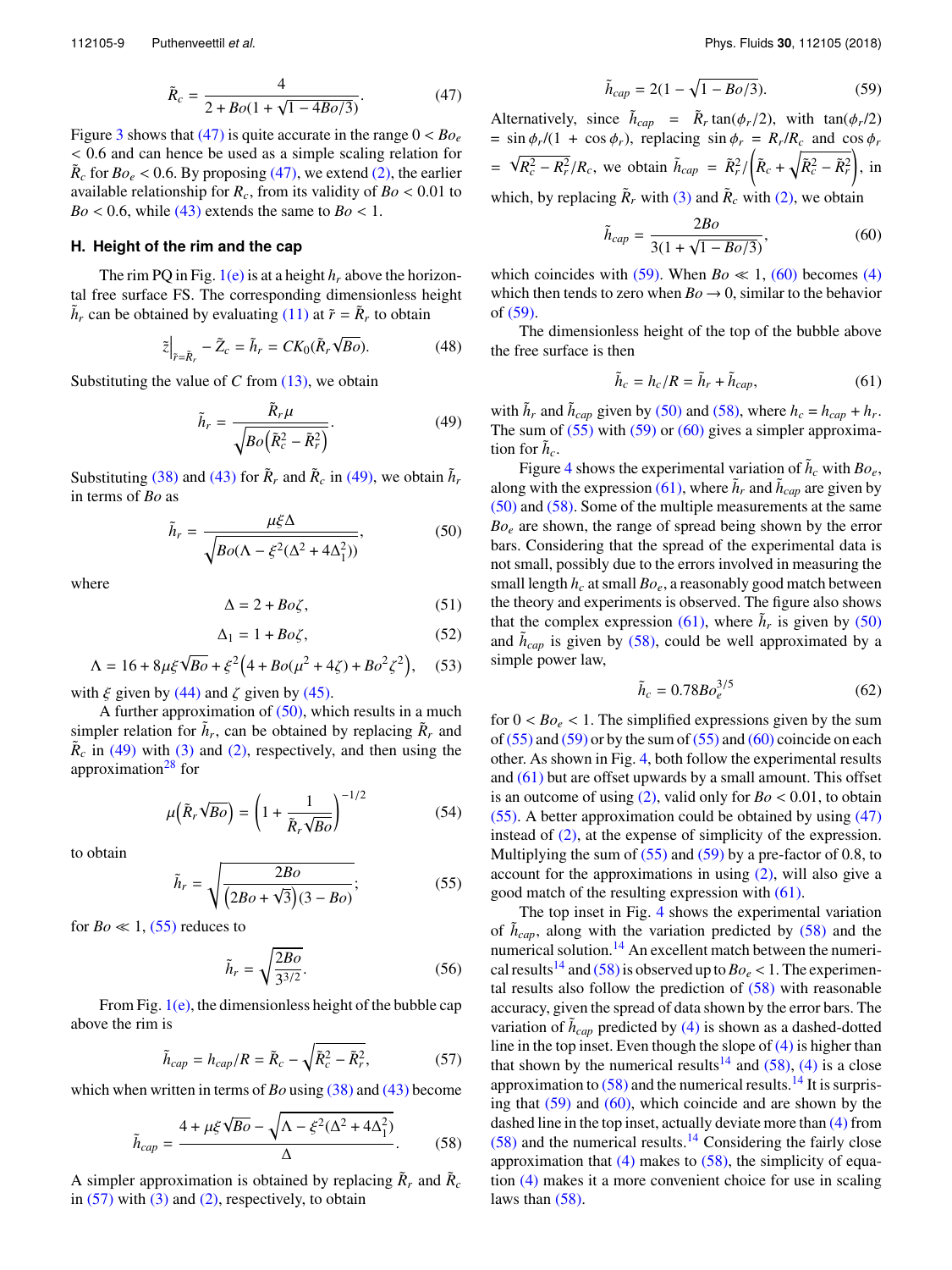

FIG. 4. Variation of the dimensionless height of the top of the bubble above the free surface with the Bond number. Black open triangles, Water; black open stars, GW48 black open squares, GW55; black open inverted triangles, GW68; black open diamonds, GW72; black open left-pointing triangles, ethanol; black plus, 2-propanol; blue solid line, (61) with  $h_r$  given by (50) and  $h_{cap}$  given by (58); black dotted line, 0.78*Bo*<sup>3/5</sup> (62); red dashed line, sum of (55) and (60). The top inset shows the variation of the dimensionless height of the bubble cap above the rim with the Bond number. In the top inset, blue solid line, (58); green dotted-dashed line, (4); red dashed line, (60); light blue filled circles, Princen.<sup>14</sup> The bottom inset shows the variation of the dimensionless height of the rim above the free surface with the Bond number. In the bottom inset, thick blue solid line, (50); red dashed line, (55); thin black solid line, the small *Bo* limit (56); dotted-dashed green line, Kralchevsky *et al.*<sup>21</sup> (63); blue filled square, Medrow and Chao.<sup>15</sup>

The variation of the dimensionless height of the rim  $\tilde{h}_r$ with  $Bo<sub>e</sub>$  in experiments is shown in the bottom inset in Fig. 4, along with  $(50)$ , and the numerical results.<sup>15</sup> The numerical results<sup>15</sup> match (50) quite well up to  $Bo_e \sim 0.6$ . Considering the spread of the experimental data, shown by error bars, the experiments also follow  $(50)$  reasonably well. The only other available relation for *h<sup>r</sup>* , obtained by Kralchevsky *et al.*<sup>21</sup> using perturbation expansion for small *Bo*, is

$$
\frac{\tilde{h}_r}{\tilde{R}_r} = \chi_0 + \frac{\tilde{R}_r^2 B o}{2} \left( (\sin \psi_c + \chi_0 \cos \psi_c)(1 + \chi_0 \cot \psi_c - \frac{\cot \psi_c}{2}) - \frac{\chi_0}{2} + \frac{\sin^3 \psi_c}{8} \right),\tag{63}
$$

where  $\psi_c = \sin^{-1}(\tilde{R}_r/\tilde{R}_c)$  and  $\chi_0 = \sin \psi_c \ln(4/\gamma_e \tilde{R}_r \sqrt{Bo}(1 + \gamma_e \tilde{R}_r \sqrt{Bo})(1 + \gamma_e \tilde{R}_r \sqrt{Bo})(1 + \gamma_e \tilde{R}_r \sqrt{Bo}(1 + \gamma_e \tilde{R}_r \sqrt{Bo})(1 + \gamma_e \tilde{R}_r \sqrt{Bo})(1 + \gamma_e \tilde{R}_r \sqrt{Bo})(1 + \gamma_e \tilde{R}_r \sqrt{Bo})(1 + \gamma_e \tilde{R}_r \sqrt{Bo})(1 + \gamma_e \tilde{R}_r \sqrt{Bo})(1$  $\cos \psi_c$ )), with  $\gamma_e = 1.78$ . However, the variation predicted by (63) could not be estimated since no closed form expressions for  $\tilde{R}_r$  and  $\tilde{R}_c$  were given by Kralchevsky *et al.*<sup>21</sup> We hence use our expressions for  $\tilde{R}_r$  (36) and  $\tilde{R}_c$  (42) in (63) to plot (63) in the bottom inset in Fig. 4 as the dashed-dotted line. Since (63) is valid only for small *Bo*, (63) deviates from (50) at  $Bo_e$  $\approx 0.2$ ; (50) approximates the experimental trends better up to  $Bo_e \sim 1$ . The simpler, approximate expression for  $\tilde{h}_r$  (55) is shown in the bottom inset in Fig. 4 as the dashed line. Even though  $(55)$  is a fairly good approximation to  $(50)$ , use of  $(2)$ , which is valid only up to  $Bo < 0.01$ , to obtain (55) seems to result in a slight over prediction by (55). The small *Bo* limit (56), shown as the thin solid line in the bottom inset in Fig. 4,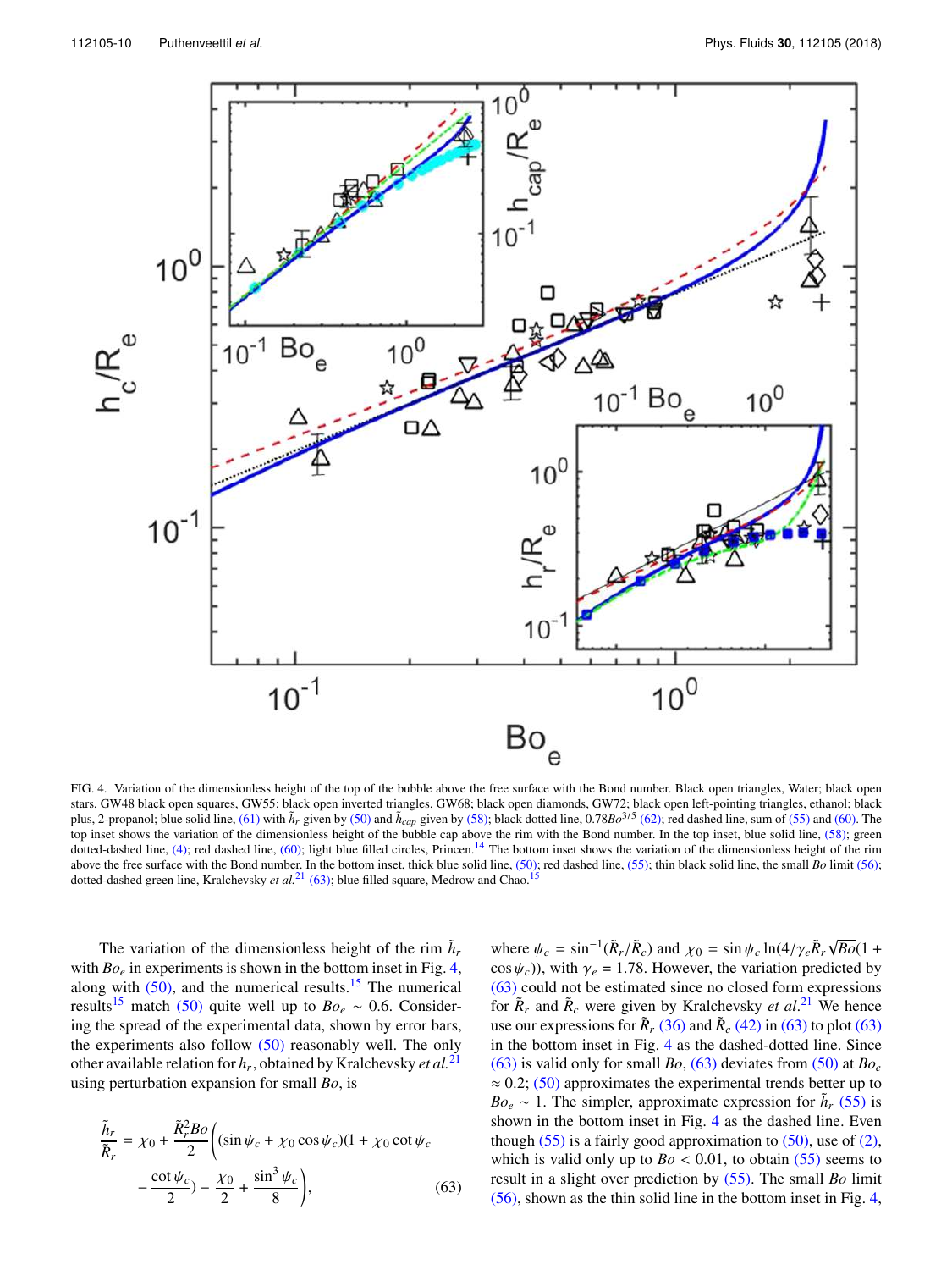when used with a pre-factor of 0.5, instead of the pre-factor of  $\sqrt{2/3^{3/2}}$ , would match (50) fairly well so as to be used as a simple scaling law.

## **I. The dimensionless cavity depth**  $\tilde{Z}_{c}$

Now that we have expressions for  $\tilde{R}_r$  and  $\tilde{R}_c$  in terms of the Bond number in  $(38)$  and  $(43)$ , we can substitute these in  $(33)$  to obtain  $\tilde{Z}_c$  in terms of *Bo* as

$$
\tilde{Z}_c = \zeta - \frac{\mu \xi}{\Lambda} \left( \zeta + \frac{2}{B_o} \right),\tag{64}
$$

where  $\zeta$ ,  $\xi$ , and  $\Lambda$  are given by (45), (44), and (53), respectively. As shown in Fig. 5, the variation of  $\tilde{Z}_c$  with *Bo* predicted by (64) matches the experimental variation well for  $0 < B_0$ <sub>e</sub>  $< 2$ . Clearly, there is no single power law for  $\tilde{Z}_c$  valid for  $0 < Bo_e < 1$ ; any power law approximation of  $(64)$  will only be valid for a very short range of  $Bo_e$ . When  $Bo_e \ll 1$ , (64) tends to the correct limit of 2, similar to the spherical and the oblate spheroidal approximations<sup>1</sup> shown in Fig. 5. These approximations however start to deviate from the experimental variation for  $Bo_e > 0.01$ , again coming close to the experimental trends at  $Bo_e \sim 1$ ; on the contrary, (64) follows the experimental trends well through out the range of  $0 < Bo_e < 2$ .

We can also find a simpler expression than  $(64)$ , which is however a larger approximation than  $(64)$ , by using  $(3)$  and (55) in (32), to obtain

$$
\tilde{Z}_c = 1 + \sqrt{1 - \frac{4}{3}Bo} - \sqrt{\frac{2Bo}{(2Bo + \sqrt{3})(3 - Bo)}}.
$$
 (65)

Figure 5 shows that  $(65)$ , which has real values only up to *Bo* < 3/4, is a fairly good approximation for  $\tilde{Z}_c$  up to  $Bo_e < 0.5$ . Using the  $Bo \ll 1$  limit of  $\tilde{h}_r$  (56), instead of the last term in  $(65)$ , we obtain

$$
\tilde{Z}_c = 1 + \sqrt{1 - \frac{4}{3}Bo} - \sqrt{\frac{2Bo}{3^{3/2}}},
$$
 (66)



FIG. 5. Variation of the dimensionless cavity depth with the Bond number. Black open triangles, Water; black open stars, GW48; black open squares, GW55; black open inverted triangles GW68; black open diamonds, GW72; black open left-pointing triangles, ethanol; black plus, 2-propanol; blue filled squares, Medrow and Chao; $15$  thick blue solid line, (64); thin black solid line, (65); pink dotted line, (67); green dotted-dashed line, spherical approximation (5); red dashed line, oblate spheroidal approximation;<sup>1</sup> black dashed plus, Howell.<sup>22</sup>

which almost coincides with  $(65)$ . A better approximation than these two simple expressions could be obtained by using (47) in (49) and using the resultant expression for  $\tilde{h}_r$  in (32), which will however result in a more complex expression than  $(65)$ and (66).

The expression for  $\tilde{Z}_c$  from Kralchevsky *et al.*,<sup>21</sup> in terms of our notation, is

$$
\tilde{Z}_c = 1 + \sqrt{1 - \tilde{R}_r^2} - \tilde{h}_r \pm Boz_1,\tag{67}
$$

where

$$
z_1(\phi_c) = \frac{1}{3}\sin^2\phi_c + \frac{2}{3}\ln\sin\frac{\phi_c}{2} - \frac{1}{2}(1 + \cos\phi_c) \tag{68}
$$

with  $\phi_c = \sin^{-1} \tilde{R}_r$ . The first three terms in (67) are exactly the same as in  $(32)$ , since they are an outcome of the geometry, even though the expression for  $\tilde{h}_r$  (63)<sup>21</sup> to be used in (67) is different from (49). The fourth term accounts for the deformation of the bubble cavity, which is neglected in the present analysis. However, expression (67) could not be estimated analytically since closed form expressions for  $\tilde{R}_r$  and  $\tilde{R}_c$  were not given by Kralchevsky *et al.*<sup>21</sup> Using the present expressions for  $\tilde{R}_r$  and  $\tilde{R}_c$ , given by (36) and (42), we can evaluate  $\tilde{Z}_c$  from (67), a plot of which is shown in Fig. 5. As expected, including deformation of the bubble cavity results in a lower value of *Z<sup>c</sup>* than the present estimates. The present experimental results shown in Fig. 5, with which (64) matches better, however show that the deformation of the bubble cavity is not significant for  $Bo < 1$ . Expression for  $\tilde{Z}_c$  given by Howell,<sup>22</sup>

$$
\tilde{Z}_c \sim \frac{\tilde{R}_c^3 B o_e}{24} \left( -3 \log(B o_e \tilde{R}_c^2) - 2.08 - \frac{24}{B o_e \tilde{R}_c^2} \right),\tag{69}
$$

evaluated using our expression for  $\tilde{R}_c$  (43) is shown in Fig. 5. Expression (69) follows the trend till  $Bo_e < 0.1$ , while (64) is a good approximation to the experimental  $\tilde{Z}_c$  up to  $Bo_e \sim 2$ .

#### **IV. DISCUSSION AND CONCLUSIONS**

The primary results of the paper are the new analytical expressions obtained for the shape parameters of a floating bubble, which match our experimental data well for the range  $0 < B<sub>0<sub>e</sub></sub> < 1$ , where  $B<sub>0<sub>e</sub></sub>$  is the Bond number based on the equivalent spherical radius *Re*. These shape parameters, namely, the rim radius *R<sup>r</sup>* , cap radius *Rc*, cap heights *hcap* and *hc*, rim height *h<sup>r</sup>* , and depth of the bubble cavity *Zc*, appear in scaling relations of dynamic phenomena associated with floating bubbles. Even though numerical solutions for the complete shape of these bubbles are available, no expressions for the various parameters describing their shape, as functions of *Boe*, are available for  $0 < Bo_e < 1$ , the usually encountered range of *Boe*; the present study fills this gap.

We find that the rim radius, known to scale as  $R_r \sim R^2/l_c$  $(3)$ <sup>6</sup> where  $l_c = \sqrt{\frac{\sigma}{\rho g}}$  is the capillary length and *R* is the bubble cavity radius, does so only up to  $Bo_e < 0.1$ , with  $R_r$ becoming approximately linearly dependent on *R* for  $Bo_e \sim$ 1. Our new proposed expression for the dimensionless rim radius,

$$
\tilde{R}_r^2 = \frac{4}{3} - 2\left(\frac{1}{Bo} + \frac{1}{Bo^2}\right) + \sqrt{-\frac{4}{3Bo^2} + \frac{8}{Bo^3} + \frac{4}{Bo^4}},
$$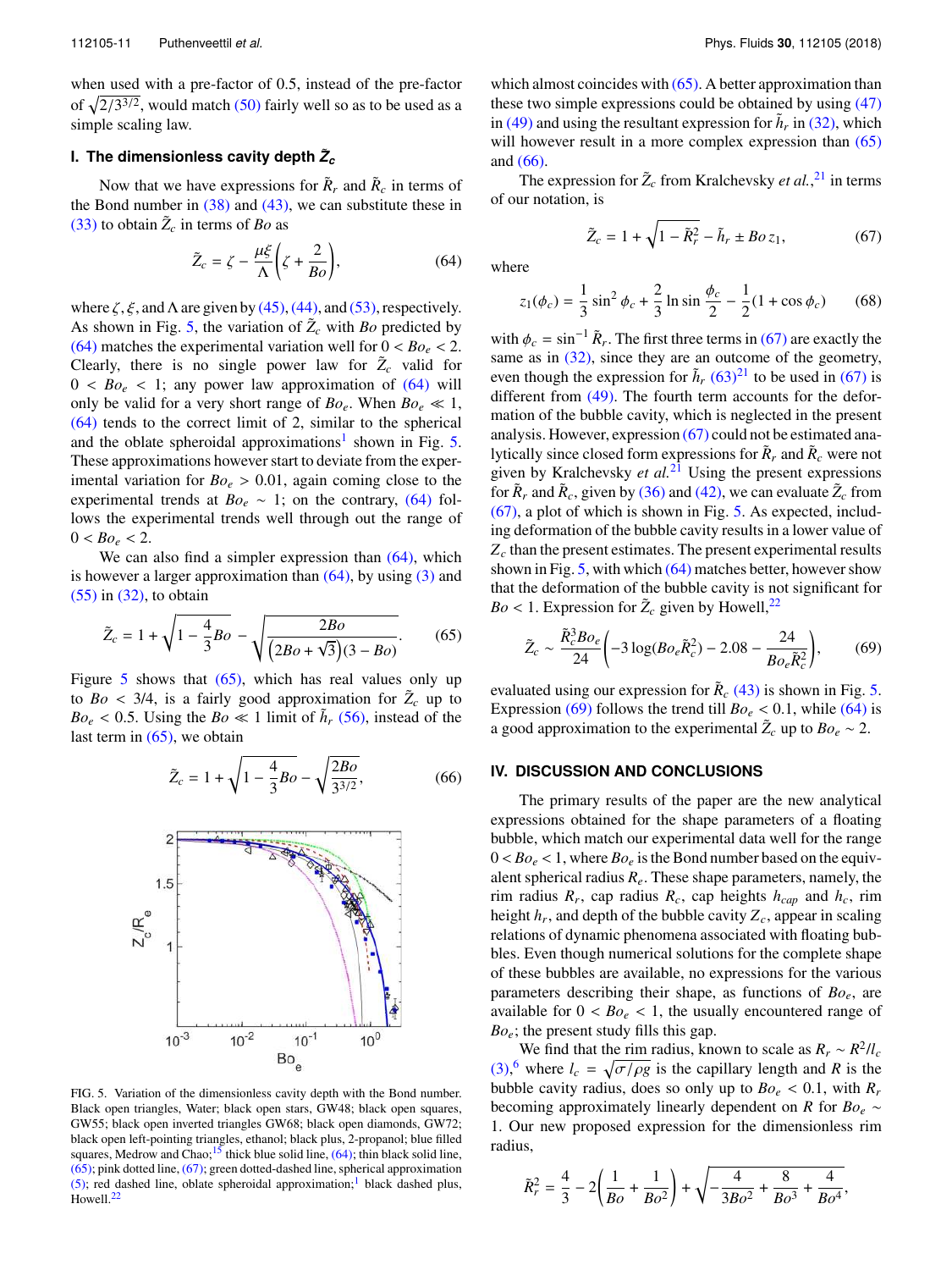$(38)$  in the form of a series in *Bo* valid for *Bo* < 1, where *Bo* is the Bond number based on *R*, captures this initial *R* 2 dependence and the later linear trend with increasing *Boe*. The radius of the spherical thin film cap  $R_c = 2R$ , as was proposed earlier, <sup>19</sup> we show, is valid only for  $Bo_e < 0.01$ . We now extend this result to show that for  $0.5 < Bo_e < 1$ ,  $R_c \sim \sqrt{R_e l_c}$  (46), with

$$
R_c = \frac{4R}{\left(2 + Bo(1 + \sqrt{1 - 4Bo/3})\right)},
$$

(47) in the intermediate range of  $0 < B<sub>o</sub> < 0.5$ ; the complete solution for  $R_c$  proposed in (43) for  $0 < Bo_e < 1$  captures all these three trends.

The *Bo* ≪ 1 asymptote for the height of the thin film cap above the rim,  $h_{cap} \sim R^3/l_c^2$  (4),<sup>14</sup> is now formally obtained and is shown to be surprisingly close up to  $Bo_e < 0.5$  to the complete solution (58), which is valid for  $0 < Bo_e < 1$ . The two alternative expressions for *hcap*, (59) and

$$
h_{cap} = \frac{2BoR}{3(1 + \sqrt{1 - Bo/3})}
$$

(60) obtained for the intermediate range of *Bo*, which are simpler than (58), however seem to offer no advantage compared to the simple scaling law (4). We now obtain the scaling of the height of the rim above the free surface as  $h_r \sim R^2/l_c$  (56) as a *Bo* ≪ 1 asymptote of the scaling for the intermediate range of *Bo* v

$$
h_r = \sqrt{\frac{2BoR^2}{(2Bo + \sqrt{3})(3 - Bo)}}
$$

(55), which itself is an approximation of the complete solution that we obtain as  $(50)$ . Unlike understood earlier, <sup>1,17</sup>  $h_{cap}$  and  $h_r$  do not scale in the same way, neither do they have the same magnitudes. Once the relations for  $h_{cap}$  and  $h_r$  are known, either complete or approximate, we obtain the expression for the height of the thin film cap above the free surface  $h_c$  as the sum of  $h_{cap}$  and  $h_r$ , which scales as  $h_c \sim (R^7/l_c^4)^{1/3}$  (62).

The depth of the bottom of the bubble cavity  $Z_c$ , which decides the velocity of the jet coming out of the collapse of a floating bubble, was earlier estimated assuming the bubble to be spherical  $(5)$  or to be an oblate spheroid,<sup>1</sup> which however did not follow the experimental measurements closely. Our measurements show that there is no power law approximation possible for  $Z_c$ , except for the trivial case of  $Z_c \sim 2R$  for  $Bo_e < 0.01$ , with  $Z_c$  decreasing to 0.7*R* at  $Bo_e \approx 1$ . We now propose a relation (64) that matches this non-trivial experimental variation of  $Z_c$  quite closely in the range  $0 < B_o \lt 1$ . Furthermore, we find a simple non-power law scaling,

$$
Z_c = R \left( 1 + \sqrt{1 - \frac{4}{3}Bo} - \sqrt{\frac{2Bo}{3^{3/2}}} \right)
$$

(66), which is accurate up to  $Bo_e < 0.5$ .

Figures 2–5 show a consistent, but non-trivial, change in the shape of the bubble with an increase in *Boe*. Up to about  $Bo_e = 0.1$ , an increase in the radius of the bubble results in an increase in the rim radius proportional to  $R^2$ , with the cap radius and the cavity depth being proportional to the increase in *R*, while the cap and rim heights continue to increase as  $R^2$ 

and  $R^3$  in the whole range of  $Bo_e < 1$ . So the bubble expansion is the predominant process up to  $Bo_e = 0.1$ . With an increase in *Bo* beyond 0.1, the predominant change in the bubble shape becomes that of a less than proportional increase in  $R_c$  and  $Z_c$ , while the earlier rapid increase in the rim radius with *R* slows down to a slower value; at the same time, the cap height continues to increase with the earlier trend. These behaviors mean that the upward displacement of the bubble starts to dominate for  $Bo_e > 0.1$ .

The expressions presented in this paper were obtained by solving the force balance of the meniscus and the entire bubble, pressure balance at the centre line, and geometrical constraints, assuming that the bubble cavity below the free surface remains spherical. Flattening of the bottom bubble cavity is hence neglected in the present analysis; this effect however seems to become important only at *Bo<sup>e</sup>* larger than one. Including an equation for the shape of the bottom bubble cavity, as against the spherical geometry assumed in the present analysis, results in unsolvable expressions. However, for larger *Boe*, these effects will have to be included to obtain accurate expressions for the shape parameters.

#### **ACKNOWLEDGMENTS**

We gratefully acknowledge the partial financial support by DST, Govt. of India, under Grant Nos. SR/FST/ETII-017/2003 and SR/S3/MERC/028/2009, for this study.

#### **APPENDIX A: CONVERSION OF NORMALIZATION WITH** *R* **TO NORMALIZATION WITH** *R<sup>e</sup>* **FOR THE PRESENT THEORY**

The total bubble volume for the present assumed shape of the bubble

$$
V_b = V_{cap} + V,\tag{A1}
$$

where

$$
V_b = \frac{4}{3}\pi R_e^3,\tag{A2}
$$

$$
V_{cap} = \frac{\pi}{3} h_{cap}^2 (3R_c - h_{cap}),
$$
 (A3)

and

$$
V = \frac{\pi}{3}(Z_c + h_r)^2 (3R - Z_c - h_r)
$$
 (A4)

is the volume of the spherical cap below PQ, as defined in (21). Substituting  $(A2)$ ,  $(A3)$ , and  $(A4)$  in  $(A1)$ , we obtain the expression for  $\tilde{R_e} = R_e/R$  as

$$
\tilde{R}_e^3 = \frac{1}{4} \left( 3 \tilde{R}_c \tilde{h}_{cap}^2 - \tilde{h}_{cap}^3 + (\tilde{Z}_c + \tilde{h}_r)^2 (3 - \tilde{Z}_c - \tilde{h}_r \right). \tag{A5}
$$

The variation of  $\tilde{R}_e$  with *Bo*, calculated using expressions (43), (58), (50), and (64) in (A5), is shown in Fig. 6;  $\tilde{R}_e \approx 1$  for  $Bo < 1$  for the present assumed theoretical configuration of the bubble. Since  $\tilde{R}_r = R_r/R$  and  $R_r^+ = R_r/R_e$ ,

$$
R_r^+ = \tilde{R}_r / \tilde{R}_e, \tag{A6}
$$

and similarly

$$
Bo_e = Bo\tilde{R}_e^2,\tag{A7}
$$

where  $Bo_e = \rho g R_e^2 / \sigma$ . However since  $\tilde{R}_e \approx 1$  from Fig. 6 for  $Bo < 1$ , we use  $\tilde{R}_r = R_r^+$  and similarly for all other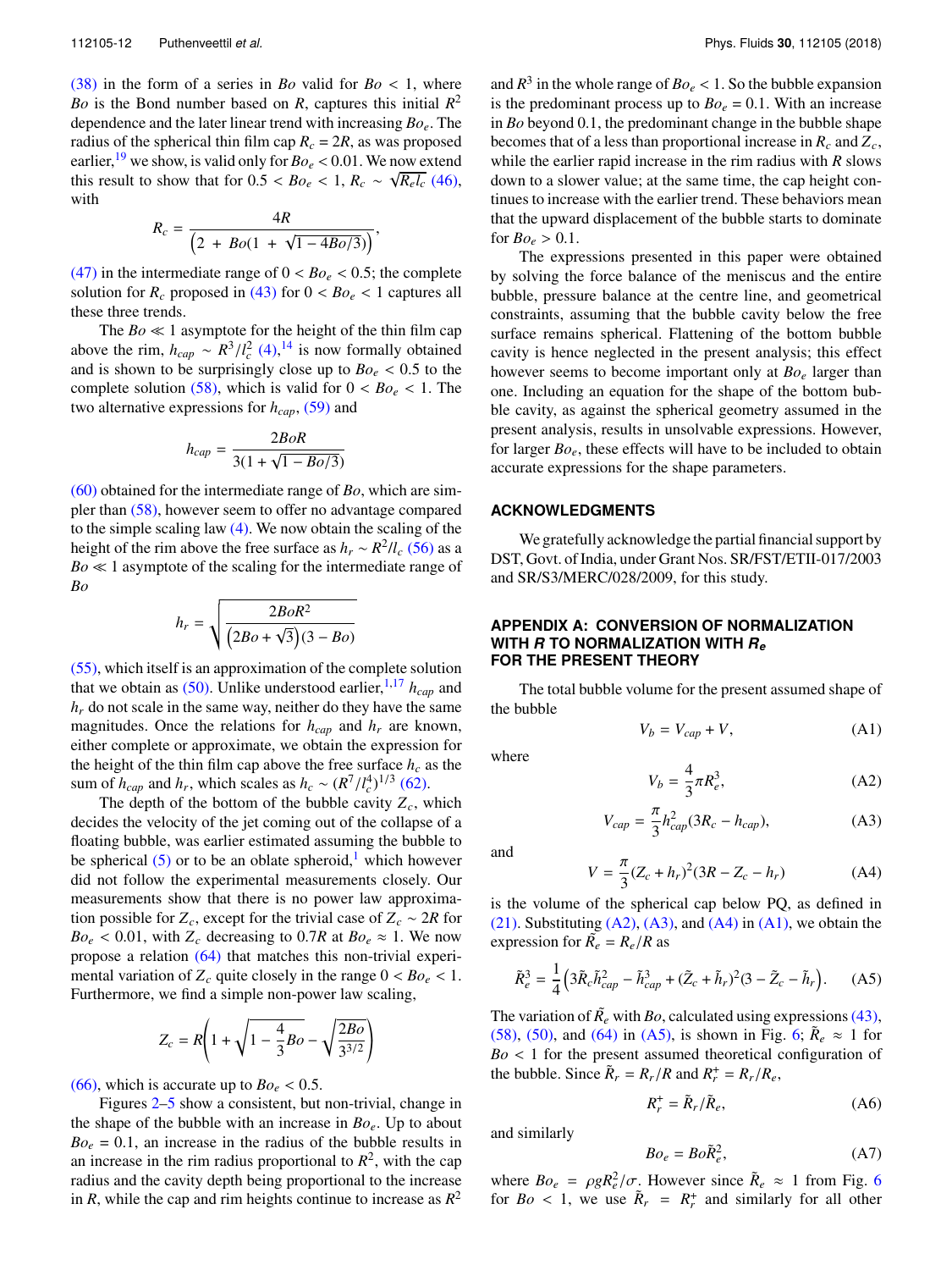

FIG. 6. Variation of the dimensionless equivalent spherical radii with the Bond number based on the bubble cavity radius for the present theory.

length variables for the present theoretical results; similarly,  $Bo_e = Bo$  for the present theoretical results.

# **APPENDIX B: SOLUTION OF (41) FOR** *<sup>R</sup>***˜** *c*

Equation (41) can be simplified into the form of a fourth order polynomial

$$
a_4 \tilde{R}_c^4 + a_3 \tilde{R}_c^3 + a_2 \tilde{R}_c^2 + a_1 \tilde{R}_c + a_0 = 0,
$$
 (B1)

where

$$
a_4 = A_1^2, a_3 = -2A_1A_2,
$$
  
\n
$$
a_2 = A_2^2 - \tilde{R}_r^2 A_1^2 - \frac{\tilde{R}_r^2 \mu^2}{B_o},
$$
  
\n
$$
a_1 = 2A_1A_2\tilde{R}_r^2 \text{ and } a_0 = -\tilde{R}_r^2A_2^2.
$$
 (B2)

Here,

$$
A_1 = 1 + \sqrt{1 - \tilde{R}_r^2} + \frac{2}{Bo}
$$
 and  $A_2 = \frac{4}{Bo}$ , (B3)

with  $\tilde{R}_r$  being given by (36).

Equation  $(B1)$  may be written as

$$
(\tilde{R}_c - \kappa)(\tilde{R}_c + \kappa)(\tilde{R}_c^2 + \delta \tilde{R}_c + \gamma) = 0, \tag{B4}
$$

where  $\kappa$  and  $-\kappa$  are solutions which are less than 1 or negative and hence are not physically realistic solutions of  $(B1)$ since the dimensionless thin film cap radius  $\tilde{R}_c$  cannot assume these values. The solution of  $(B1)$  is hence given by the two remaining roots of (B4), which are the roots of the quadratic equation

$$
\tilde{R}_c^2 + \delta \tilde{R}_c + \gamma = 0. \tag{B5}
$$

The coefficients  $\delta$  and  $\gamma$  of equation (B5) can now be found as follows. Expanding  $(B4)$  and writing it in the form of  $(B1)$ and by comparing the terms with  $(B1)$ , we obtain

$$
\frac{a_3}{a_4} = \delta, \ \frac{a_2}{a_4} = \gamma - \kappa^2, \ \frac{a_1}{a_4} = -\kappa^2 \delta, \text{ and } \frac{a_0}{a_4} = -\gamma \kappa^2. \tag{B6}
$$

It is also obvious from  $(B6a)$  and  $(B6c)$  that

$$
-\frac{a_1}{a_3} = \kappa^2,\tag{B7}
$$

which again is equal to  $\tilde{R}_r^2$  from (B2b) and (B2d), so that

$$
\kappa = \pm \tilde{R}_r. \tag{B8}
$$

Using  $(B6a)$  and substituting for  $a_3$  and  $a_4$  from  $(B2b)$  and  $(B2a)$ , we obtain by using  $(B3a)$  and  $(B3b)$ 

$$
\delta = \frac{-8}{2 + Bo\left(1 + \sqrt{1 - \tilde{R}_r^2}\right)}.\tag{B9}
$$

Substituting  $a_2$  and  $a_4$  from  $(B2c)$  and  $(B2a)$  in  $(B6b)$ , using  $A_1$  and  $A_2$  from (B3a) and (B3b), and using (B9), we obtain

$$
\gamma = \frac{16 - \tilde{R}_r^2 \mu^2 B o}{\left(2 + B o \left(1 + \sqrt{1 - \tilde{R}_r^2}\right)\right)^2}.
$$
 (B10)

Similarly, substituting  $a_0$  and  $a_4$  from (B2e) and (B2a) in (B6d) and using  $(B8)$ , we obtain

$$
\gamma = \frac{16}{\left(2 + Bo\left(1 + \sqrt{1 - \tilde{R}_r^2}\right)\right)^2}.
$$
 (B11)

Both (B10) and (B11) are possible expressions for  $\gamma$ . As shown in Fig. 3, the bigger root of (B5), obtained with  $\gamma$  given by  $(B10)$ , is a close approximation of the biggest numerical root of  $(B1)$ , as well as the experimental data. Since the solution of  $(B5)$  using  $(B10)$  matches well with the numerical solution of  $(B1)$ , and the experimental measurements, we choose (B10) as the expression for  $\gamma$ . Now, by solving (B5) using (B9) and  $(B10)$ , we obtain the expression for the dimensionless cap radius as (42).

- <sup>1</sup>S. Krishnan, E. J. Hopfinger, and B. A. Puthenveettil, "On the scaling of jetting from bubble collapse at a liquid surface," J. Fluid Mech. 822, 791-812 (2017).
- ${}^{2}E$ . Ghabache, A. Antkowiak, C. Josserand, and T. Séon, "On the physics of fizziness: How bubble bursting controls droplets ejection," Phys. Fluids **26**, 121701 (2014).
- <sup>3</sup>P. L. L. Walls, L. Henaux, and J. C. Bird, "Jet drops from bursting bubbles: How gravity and viscosity couple to inhibit droplet production," Phys. Rev. E **92**, 021002 (2015).
- $4A$ . M. Gañán-Calvo, "Revision of bubble bursting: Universal scaling laws of top jet drop size and speed," Phys. Rev. Lett. **119**, 204502 (2017).
- <sup>5</sup>H. Lhuissier and E. Villermaux, "Bursting bubble aerosols," J. Fluid Mech. **696**, 5–44 (2012).
- <sup>6</sup>M. M. Nicolson, "The interaction between floating particles," Math. Proc. Cambridge Philos. Soc. **45**, 288–295 (1949).
- <sup>7</sup>B. V. Derjaguin and M. M. Kussakov, "Experimental investigations on solvation of surfaces with application to the development of a mathematical theory of the stability of lyophobic colloids," Bull. Acad. Sci. URSS Ser. Chim. **5**, 1119 (1937).
- <sup>8</sup>B. V. Derjaguin and M. M. Kussakov, "An experimental investigation of polymolecular solvate (adsorbed) films as applied to the development of a mathematical theory of the stability of colloids," Prog. Surf. Sci. **40**, 26–45 (1992).
- <sup>9</sup>R. S. Allan, G. E. Charles, and S. G. Mason, "The approach of gas bubbles to a gas/liquid interface," J. Colloid Sci. **16**, 150–165 (1961).
- <sup>10</sup>H. Kočárková, F. Rouyer, and F. Pigeonneau, "Film drainage of viscous liquid on top of bare bubble: Influence of the Bond number," Phys. Fluids **25**, 022105 (2013).
- <sup>11</sup>C. Nguyen, H. Gonnermann, Y. Chen, C. Huber, A. Maiorano, A. Gouldstone, and J. Dufek, "Film drainage and the lifetime of bubbles," Geochem., Geophys., Geosyst. **14**, 3616–3631, https://doi.org/ 10.1002/ggge.20198 (2013).
- <sup>12</sup>F. Bashforth and J. C. Adams, *An Attempt to Test the Theories of Capillary Action* (University Press, 1883).
- <sup>13</sup>Y. Toba, "Drop production by bursting of air bubbles on the sea surface (II) theoretical study on the shape of floating bubbles," J. Oceanogr. Soc. Jpn. **15**, 121–130 (1959).
- <sup>14</sup>H. Princen, "Shape of a fluid drop at a liquid-liquid interface," J. Colloid Sci. **18**, 178–195 (1963).
- <sup>15</sup>R. A. Medrow and B. T. Chao, "Floating bubble configurations," Phys. Fluids **14**, 459–465 (1971).